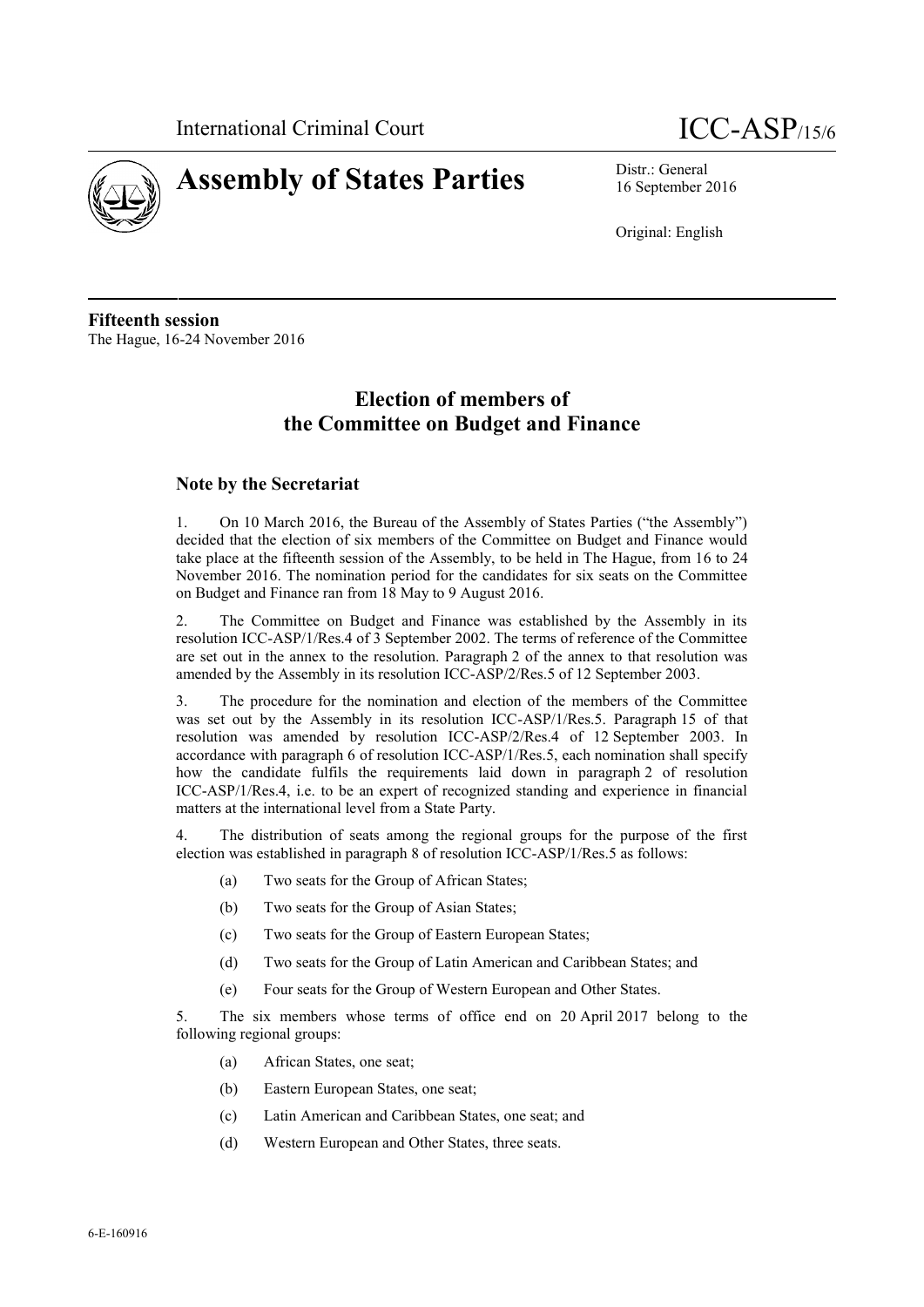6. As required by paragraph 9 of resolution ICC-ASP/1/Res.5, every effort shall be made to elect the members of the Committee by consensus, on the basis of a recommendation by the Bureau. Under paragraph 10, in the absence of a consensus, the election shall be a matter of substance, and subject to the requirements of article 112, paragraph 7 (a), of the Rome Statute, which provides as follows:

"7. Each State Party shall have one vote. Every effort shall be made to reach decisions by consensus in the Assembly and in the Bureau. If consensus cannot be reached, except as otherwise provided in the Statute:

(a) Decisions on matters of substance must be approved by a two-thirds majority of those present and voting provided that an absolute majority of States Parties constitutes the quorum for voting."

7. In accordance with paragraph 11 of resolution ICC-ASP/1/Res.5, the election shall be by secret ballot. However, this requirement may be dispensed with if the number of candidates corresponds to the number of seats to be filled or in respect of candidates endorsed by the respective regional groups, unless a delegation specifically requests a vote on a given election.

8. Under paragraph 12 of the resolution, the persons elected shall be those candidates from each regional group who obtained the highest number of votes and a two-thirds majority of States Parties present and voting, provided that an absolute majority of the States Parties constitutes the quorum for voting.

9. By the closing date of the nomination period, including the extension of the nomination period, i.e. 9 August 2016, eight nominations had been received.

10. Of the eight nominations, two was submitted by the Group of African States, two by the Group of Eastern European States; one by the Group of Latin American and Caribbean States; and three by the Group of Western European and Other States.

11. In accordance with paragraph 7 of resolution ICC-ASP/1/Res.5, a list in English alphabetical order of all persons nominated, with accompanying documents, is contained in the annex to the present note.

# **Annex**

# **Alphabetical list of candidates (with statements of qualifications)**

[Original: English/French]

# *Contents*

| Name and nationality*<br>Page |                                                                          |  |
|-------------------------------|--------------------------------------------------------------------------|--|
| 1.                            |                                                                          |  |
| 2.                            |                                                                          |  |
| 3.                            |                                                                          |  |
| 4.                            |                                                                          |  |
| 5.                            |                                                                          |  |
| 6.                            |                                                                          |  |
| 7.                            | Warren, Helen (United Kingdom of Great Britain and Northern Ireland)  24 |  |
| 8.                            |                                                                          |  |

Also the nominating State(s) unless otherwise indicated.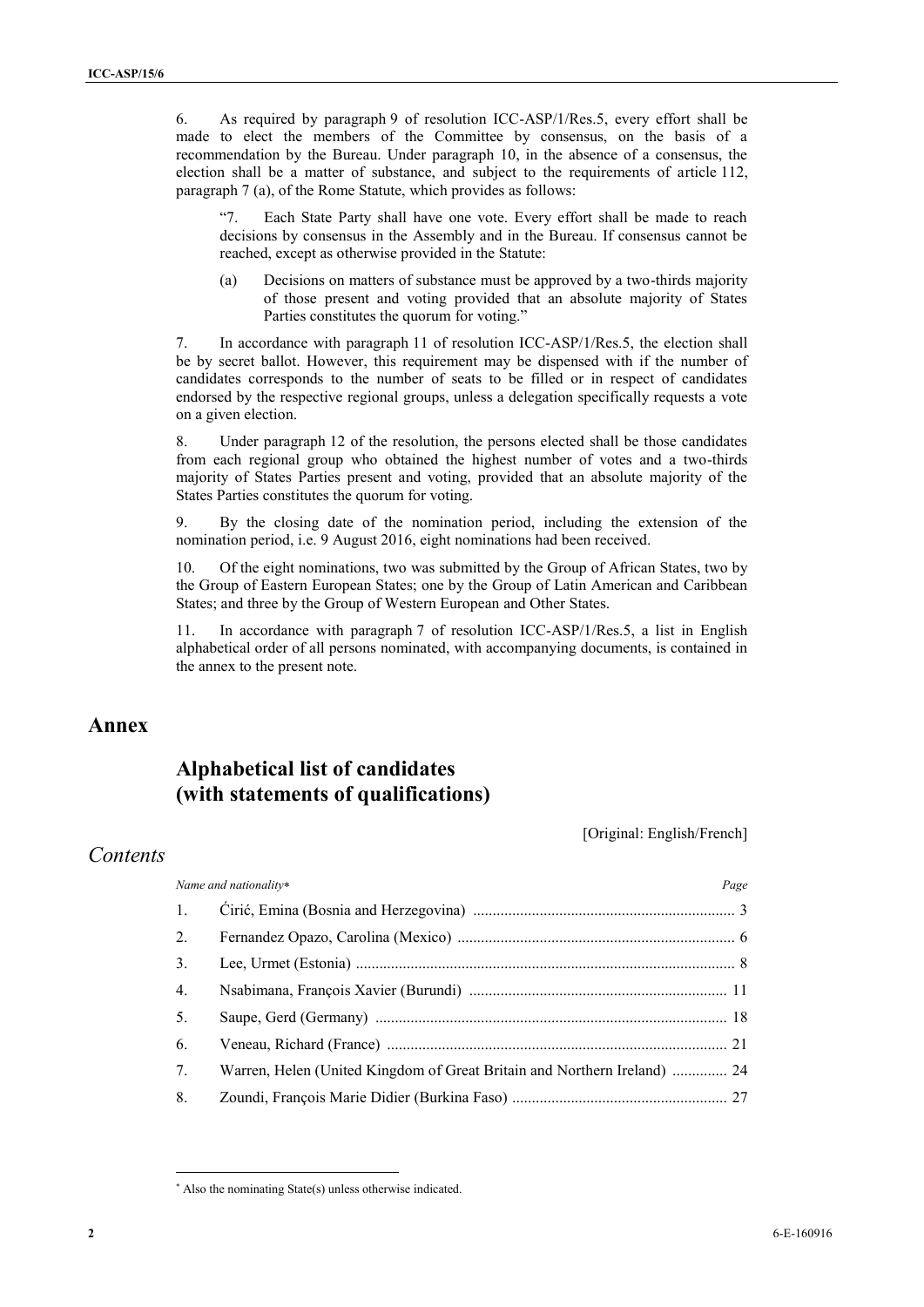[Original: English]

# **1. Ćirić, Emina (Bosnia and Herzegovina)**

# **Note verbale**

The Embassy of Bosnia and Herzegovina in The Hague presents its compliments to the Secretariat of the Assembly of States Parties to the Rome Statute of the International Criminal Court, and with reference to the Secretariat's Note ICC-ASP/15/SP/09 of 11 March 2016 has the honour to inform that Bosnia and Herzegovina has decided to present the candidature of Mrs. Emina Ćirić for election to the Committee on Budget and Finance of the International Criminal Court at the election to be held during the fifteenth session of the Assembly of States Parties in The Hague from 16 to 24 November 2016.

Mrs. Emina Ćirić is Senior Advisor for Legal Affairs in the Budget Sector in the Ministry of Finance and Treasury of Bosnia and Herzegovina. Her curriculum vitae is herewith enclosed.

# **Statement of qualifications**

## **Personal data**

| First and last name: | Emina Ćirić                                       |
|----------------------|---------------------------------------------------|
|                      | Place and Date of Birth: Travnik, 08 January 1975 |
| Citizenship:         | Bosnia and Herzegovina                            |

## **Education**

- Faculty of Law, University of Sarajevo, Sarajevo, Bosnia and Herzegovina
- Period of study: 1996 to 1999
- Candidate for Masters Degree, University of Sarajevo, Faculty of Law

## **Further training and seminars**

- Seminars ICT trainings
- Expert Exam for Officers of Administrative Bodies and Administrative Services
- Manager of the quality system ISO 9001: 2000

## **Work experience**

2009 – today: Ministry of Finance and Treasury of Bosnia and Herzegovina: Senior Advisor for Legal Affairs in the Budget Sector:

- Performance of the most complex tasks that require high level of expertise, responsibility and independence;
- Preparation of laws, other regulations and general acts within the scope of the Sector operations, giving opinions, proposals and participation in the preparation of information, analytical and other materials relevant for the budget;
- Preparation of opinions on drafts and proposals of international agreements, treaties and conventions, laws, decisions, regulations, information and other acts of the Council of Ministers of Bosnia and Herzegovina in relation to financial aspects of their implementation;
- Preparation of various correspondence within the scope of operational activities of the Ministry of Finance, in particular the Sector for Budget;
- Giving legal opinions relating to the legal regulations in the area of budget;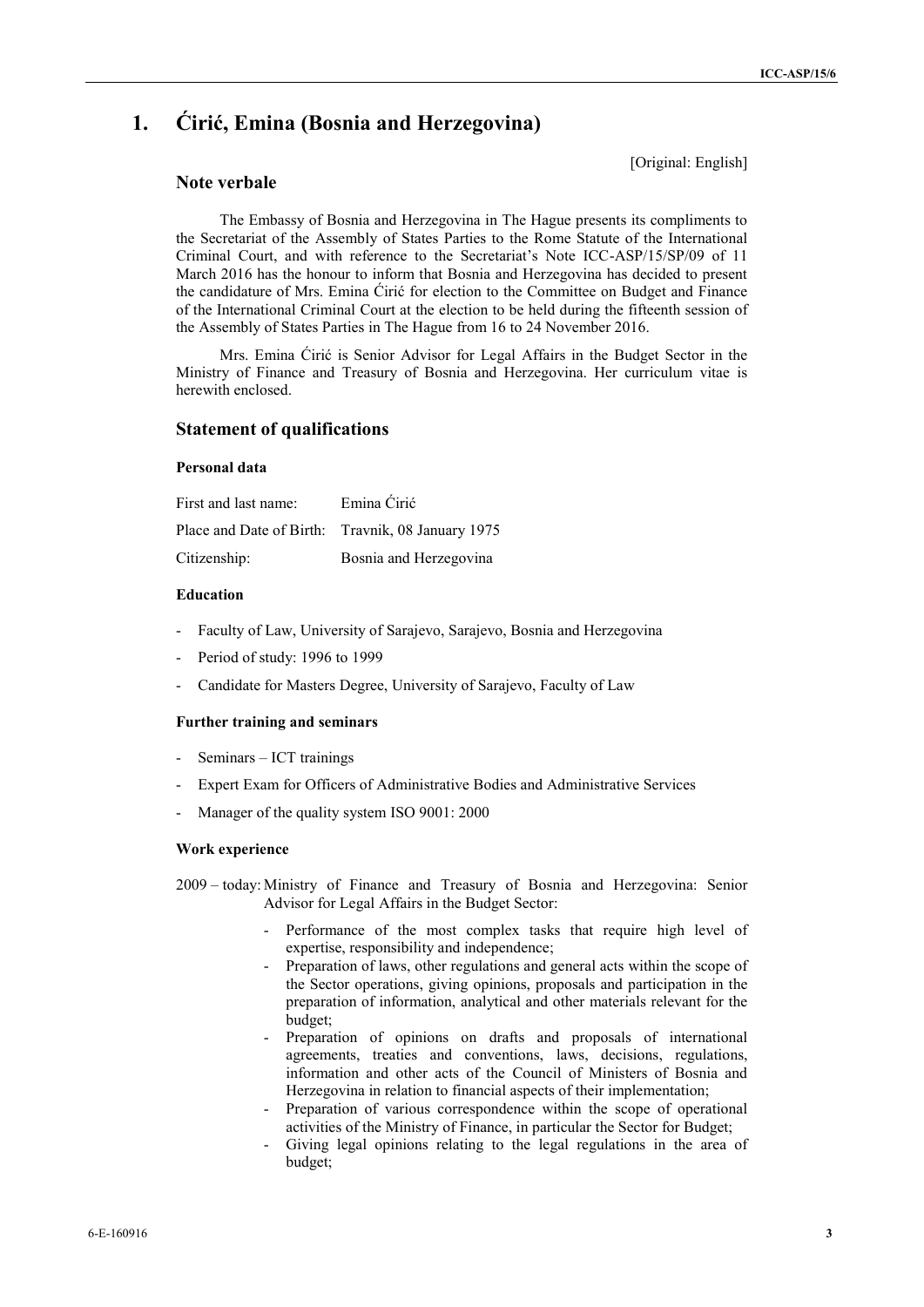- Participation in multidisciplinary working groups and preparation of materials relevant for the competence of several ministries and the general systemic issues;
- Participation in the working groups and committees in the Ministry of Finance and other departments.
- 2005 2009: Institute for Control of Medications of the Federation of Bosnia and Herzegovina: Lawyer/Legal Expert:
	- Monitoring the legislation in the field of drug safety, (National, EU, ICH);
	- Responsible for implementation of legal obligations from aspects of legal, personnel and general affairs;
	- Monitoring and analysis of regulations in the health sector, particularly in the area of manufacturing, quality control and distribution of medicines for consumption;
	- Advise and provide comments on laws and regulations on medicines and other laws relevant for the competence of the Institute, both in drafts and amendments;
	- Office management and archiving;
	- Preparing contracts and agreements regulating business relationships with third parties, as well as other documents to be sent to the competent authorities, institutions and other legal entities;
	- Development and preparation for consideration and adoption of the Statute of the Institute, the Rules of Procedure and other general acts passed by the Governing Council and Director of the Institute;
	- Developing internal control procedures;
	- Developing work plans and reports;
	- Ensuring the legality of work: organization and implementation of the laws and regulations by the Institute;
	- Monitoring and active participation in public procurement of materials and equipment;
	- Responsibility for the lawful work of the Governing Council of the Institute.

2000 – 2005: Hidrogradnja Inc. Sarajevo: Lawyer/Legal Adviser:

- Legislative Affairs (participation in the drafting of normative acts)
- Tasks in the field of labour law
- Property Issues (resolution of legal affairs in all segments of society)
- Contracts (preparation and drafting different types of contracts)

#### **Additional engagement**

- Member of the Commission for the implementation of activities related to the harmonization of the status of the company with the Companies Law
- Member of the Institute for Drug Control of the Federation of Bosnia and Herzegovina
- Member of the Expert Team for development of a comprehensive proposal regarding the application and implementation of the Agreement on the status of forces (NATO PfP SOFA)

#### **Computer skills**

MS Office (Word, Excel, PowerPoint, Outlook, Office), Adobe Acrobat, Internet Explorer, Outlook Express

### **Foreign languages**

- English (active):
	- Reading Very good Writing Very good Verbal skills Very good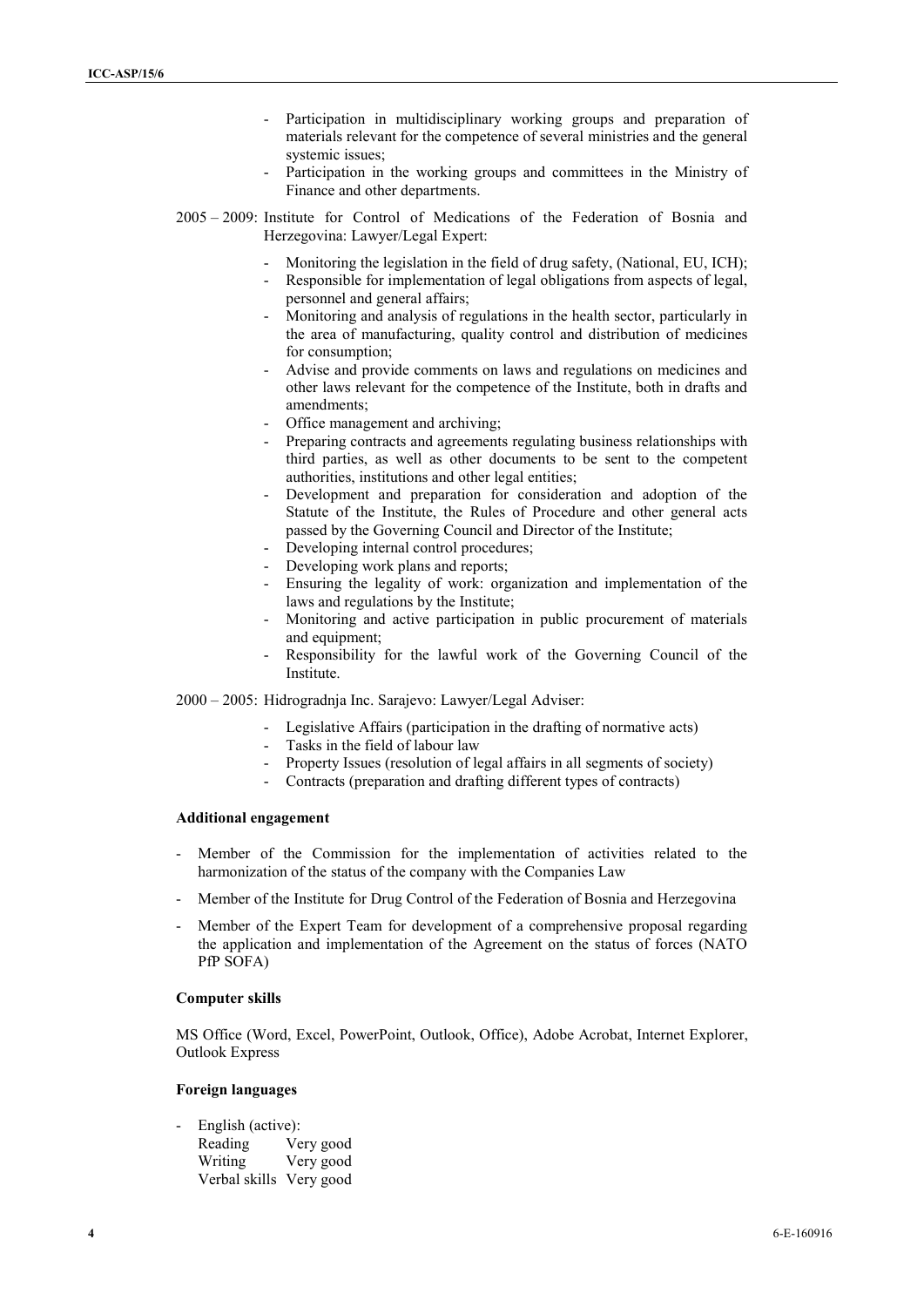- Njamacki (passive):<br>Reading Very g Reading Very good<br>Writing Very good Very good Verbal skills Good

## **Other skills**

- Communication skills
- Teamwork
- Flexibility
- Organizational skills
- Forcefulness
- Dynamism
- Willingness on both quality and efficiency in performing multiple tasks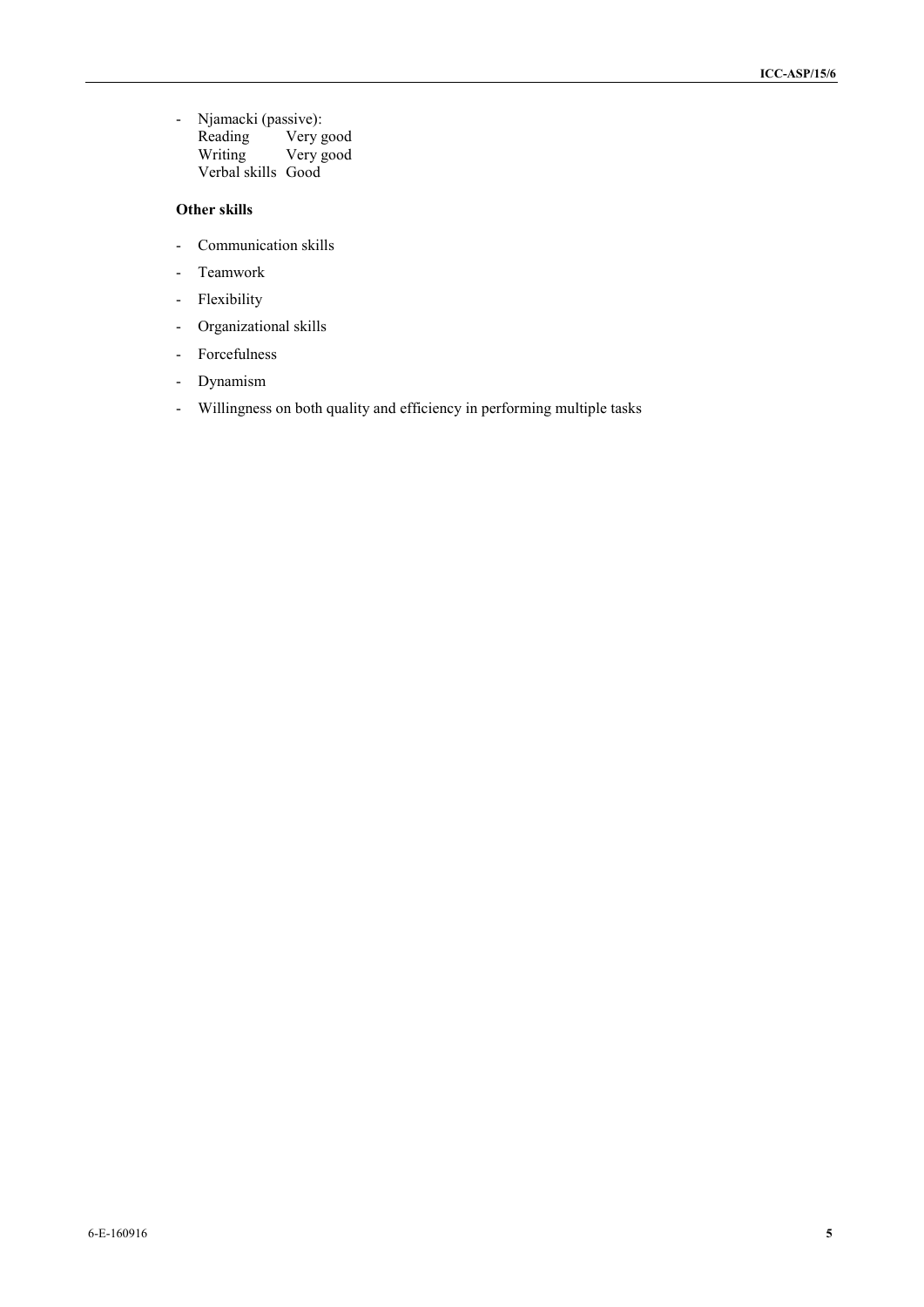# **2. Fernández Opazo, Carolina María (Mexico)**

## **Note verbale**

The Embassy of Mexico presents its compliments to the President of the Assembly of States Parties (ASP) of the Rome Statute of the International Criminal Court (ICC), H.E. Minister Sidiki Kaba, and has the honor to refer to the note ICC-ASP/15/SP/09 of 11 March 2016, related to the resolutions and procedures for the presentation of candidates to the Committee on Finance and Budget (CBF) of the ASP for the elections held during the 15th Assembly of States Parties (November 16-24, 2016).

[Original: English]

In this regard, the Embassy of Mexico would like to transmit the interest of the Government of the Mexican United States to present as candidate for reelection to the CBF, Ms. Carolina Maria Fernandez-Opazo. Please find herewith annex to this Note the curriculum vitae of Ms. Fernandez-Opazo.

Ms. Fernandez-Opazo is an Officer at the Ministry of Foreign Affairs. Her current position as Director for Financial Matters, General Directorate for the Organization for the United Nations, reflects a deep knowledge and expertise of procedures and functioning of numerous international organizations, in which Mexico holds a membership.

Ms. Fernandez-Opazo, fully complies with the requirements established by paragraph 2 of Resolution ICC-ASP/1/Res.4 (as amended) on the establishment of the CFB, being a national from a country (Mexico) in a region where underrepresentation would result if no citizen from this area is elected. In addition to the characteristics of her proficiency indicated in the previous paragraph, Ms. Fernandez-Opazo fully complies with the requirement of being a renowned and prestigious financial expert, while currently a member of the CBF with the end of term on 20 April 2017.

## **Statement of qualifications**

### **Personal data**

- Mrs. Carolina Maria Fernandez Opazo (Mexican) was born in Kingston, Jamaica, in December 1972.
- She has a B.A. on International Relations by the Universidad de las Américas in Puebla, Mexico.
- She also studied Administration at the Universidad de las Américas in Puebla and Economics at the Universidad Católica Boliviana, La Paz, Bolivia.
- Mrs. Fernandez is married and has two children.

### **Working experience**

Mrs. Fernandez has held different positions in the Ministry of Foreign Affairs, all of them in the multilateral area:

- Director for Financial Issues, United Nations Division, November 2007 to date.
- Deputy Director for Administrative and Budgetary Questions, United Nations Division, November 2000 to October 2007.
- Advisor to the Director General for the United Nations System, January 2000-October 2000.
- Analyst in charge of candidatures and political affairs, United Nations Division, April 1999- December 1999.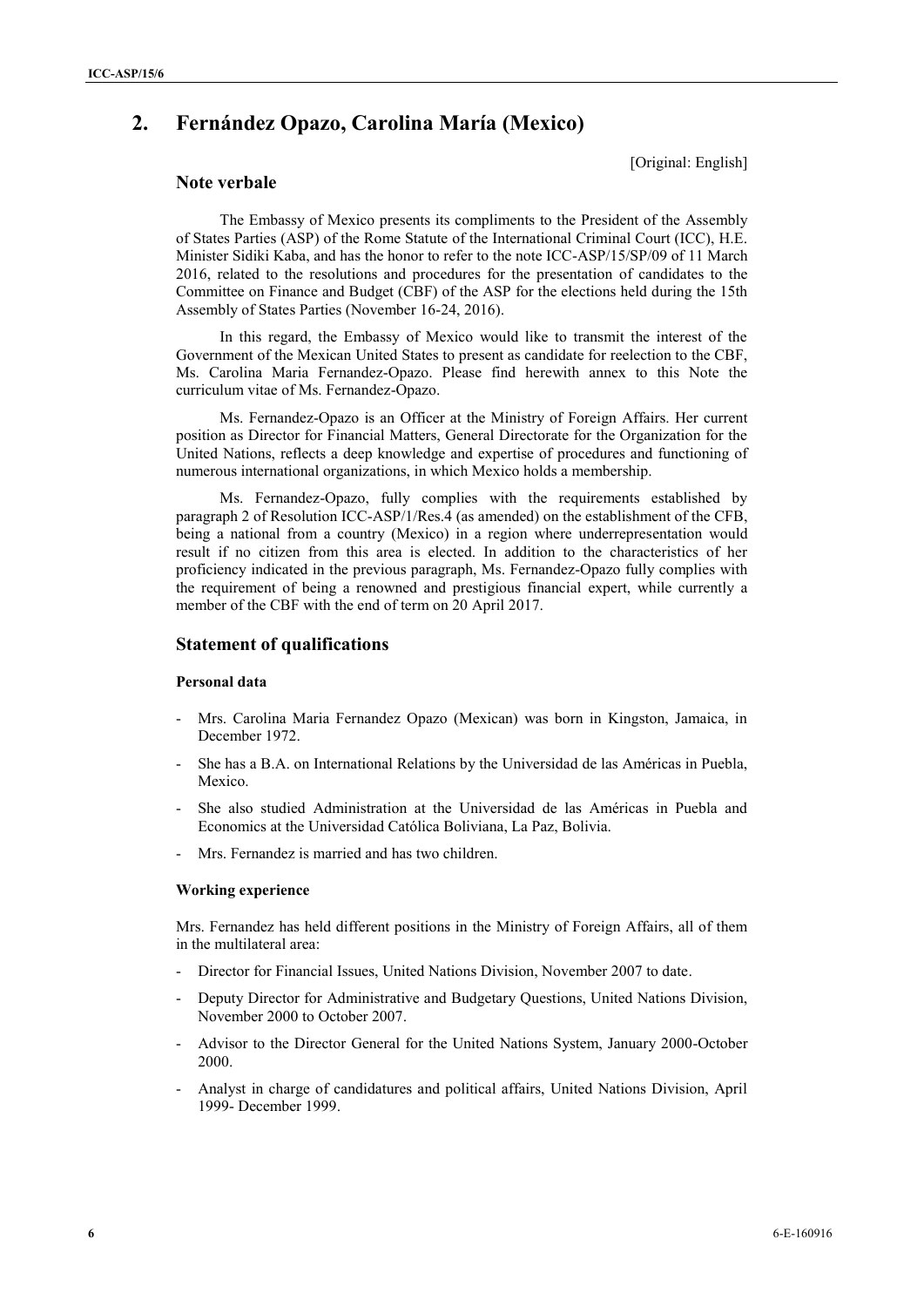## **Main activities**

- Expert on the Committee on Budget and Finance of the International Criminal Court (April 2007 to date). She has served as the Chairperson since 2014.
- Expert on the Financial Committee of the Permanent Court of Arbitration. She chaired the Committee during 2015.
- Participation in the negotiations of the United Nations Regular Budget, scale of assessments and Peacekeeping Operations from 2003 to date.
- Member of the delegation of Mexico that participated in the first conference of States Parties to the Arms Trade Treaty (August 2015).
- Technical Secretary for the evaluation of Mexican memberships to international organizations (December 2006-May 2007).
- Main negotiator of the Mexican delegation to the scale of assessments process of the United Nations General Assembly from the period 2007-2009 (March-December 2006).
- Team leader of the Specialized Group of the Mexican Ministry of Foreign Affairs on scales of assessment of international organizations (January 2006).
- Officer in charge of the Mexican candidature to the UN Economic and Social Council (October 2001-December 2002).
- Officer in charge of the Mexican candidature to the UN Security Council (December 2000- October 2001).

#### **Congresses**

- Symposium on "Building the Financial System of the 21st Century: An Agenda for Latin America and the United States". Harvard Law School, November 2014.
- Youth National Congress on the World Conference against Racism, Racial Discrimination, Xenophobia and related Intolerance. Organizer. June 2001.
- Regional Workshop on Judicial Cooperation in Criminal Matters related to drugs and organized crime. Organizer. June 2000.
- Youth National Congress on the Millennium Assembly. Organizer. May 2000.
- High Level Regional Meeting "Towards a More Stable and Predictable Financial International System and its Social Link". Organizer. September 1999.

### **Languages**

Mrs. Fernandez speaks fluently Spanish and English and has knowledge of Italian and French.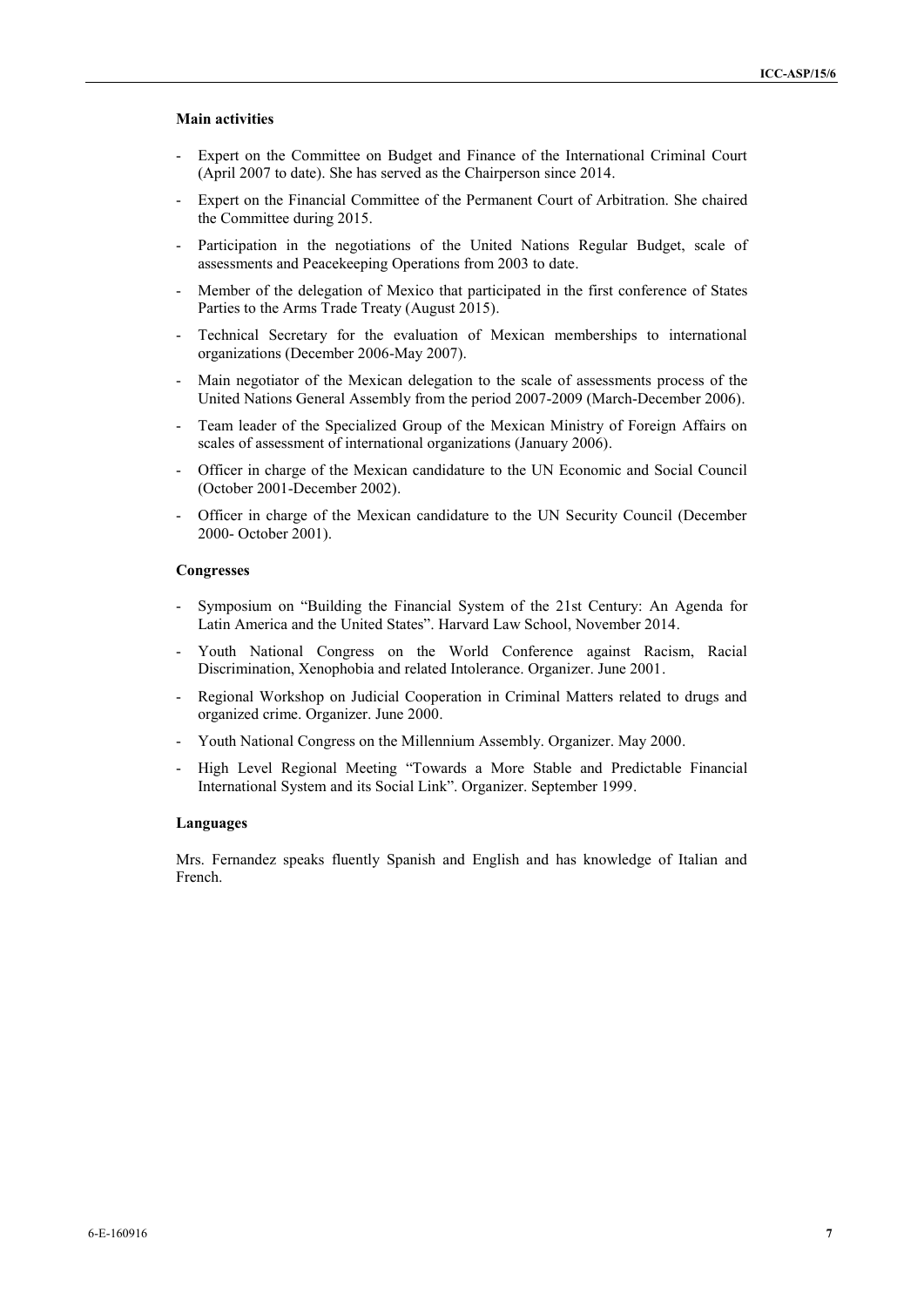# **3. Lee, Urmet (Estonia)**

[Original: English]

## **Note verbale**

The Embassy of the Republic of Estonia to the Kingdom of the Netherlands presents its compliments to the Permanent Missions of the States Parties to the Rome Statute of the International Criminal Court and has the honour to convey the following.

The Government of the Republic of Estonia kindly asks for support of the States Parties to the Rome Statute of the International Criminal Court for the candidature of Mr. Urmet Lee of the Republic of Estonia for election as a member of the Committee on Budget and Finance of the International Criminal Court at the elections which will take place during the fifteenth session of the Assembly of States Parties to the Rome Statute of the International Criminal Court from 16 to 24 November 2016 in The Hague. Please find enclosed the official curriculum vitae of Mr. Urmet Lee.

## **Statement of qualifications**

## **Personal data**

Urmet Lee

## **Education**

- 09/2011 08/2013: Hertie School of Governance, Berlin: Executive Master of Public Administration:
	- Thesis topic: "Outlook for EU Supreme Audit Institutions: Performance Management Effectiveness for Accountability Enforcement in Fiscal Governance."
- 01/2000 05/2000: University of Helsinki: Visiting student at the Department of Politology:
	- 1993-1997 University of Tartu: Faculty of Social Sciences, Department of Public Administration;
	- Baccalaureus artium on public administration, subfield politology;
	- Including studies at the University of Aarhus, Denmark (1995/1996).
- 1990-1993: Tartu Secondary School No 5:
	- Graduating with silver medal.

### **Work experience**

### *Current positions*

03/2016: – National Audit Office of Estonia (NAOE): Director of Development:

Main duties: heading of development department (11 persons), planning and implementing development projects of NAOE, providing support for audit departments in regard to methodology and standards, arranging engagement of external experts, planning and executing the public relations of NAOE and planning and executing the foreign relations of NAOE.

08/2015: – Acting representative of NAOE at the Political Parties Financing Surveillance Committee (PPFSC):

> Main duties: The Committee is monitoring the fulfilment of financial reporting obligations of political parties in Estonia. The main task of the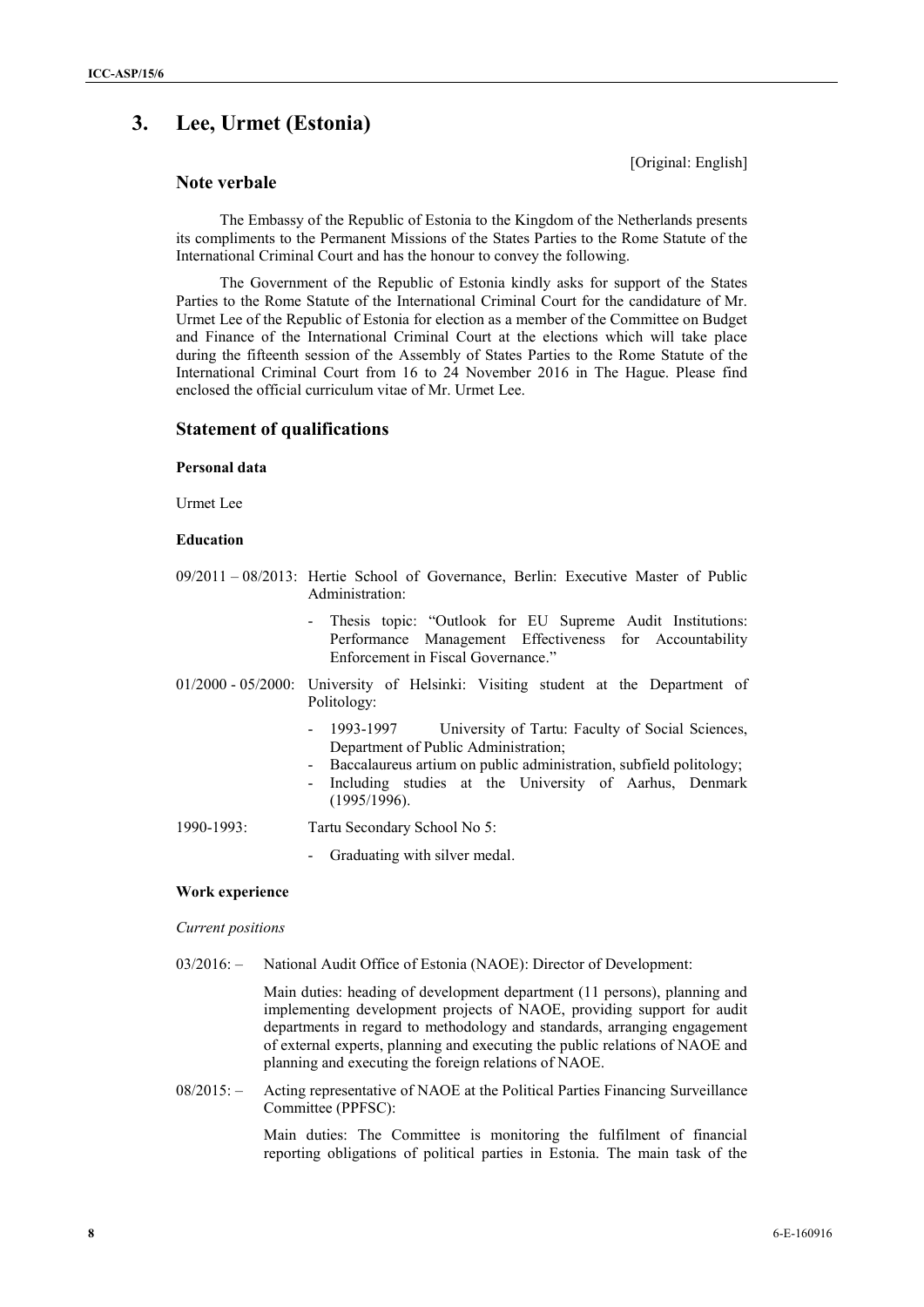Committee is to prevent the parties to collect and use financing from illegal sources.

01/2015: – Member of Estonian Statistical Council:

Main duty is to advise a producer of official statistics (e.g. National Statistics Office and Bank of Estonia) on the compilation of the official statistical programme.

#### *Past assignments*

08/2014 – 02/2016: National Audit Office of Estonia: Advisor to Auditor General:

Main duties: strategic advising about institutional matters as well as about audit related topics, preparing NAOE annual audit plan; preparation of NAOE annual report to the parliament; international relations.

09/2006 – 08/2014: National Audit Office of Estonia: Audit Manager, Performance Audit Department:

> Main duties: Plan and conduct performance audits on the fields of public finance and economic policy. Manage relations with Members of the Parliament (Riigikogu) as well as with the auditees and general public. Plan the professional development of auditors of my audit team. Contribute to the methodology development in NAOE and provide internal trainings.

Selection of audits managed by me:

- 2014 "Impact of innovation support measures on competitiveness of companies";
- 2011 "Organisation of the assessment of the impact of legal acts";
- 2010 "Impact of state's enterprise support on the competitiveness of the Estonian economy";
- 2009 "Activities of the Tax and Customs Board in processing and collecting tax arrears";
- 2008 "Activities of the Ministry of Finance in developing budgeting principles"; and
- 2007 "Relevance of Official Statistics and Efficiency of Data Collection".

#### **Retrospective**

*Academic*

| $12/1999$ : | Estonian Public Administration Institute, course: "Ethics of Civil<br>Service": Lecturer. |
|-------------|-------------------------------------------------------------------------------------------|
| 1998:       | University of Tartu: Faculty of Social Sciences, Department of Public<br>Administration.  |
|             | Assisting following courses "Public Administration" and "Ethics".                         |

*Non-Governmental Sector*

09/2004 - 06/2006: PRAXIS Centre for Policy Studies: Executive Director:

Main duties: I was responsible for running the largest and oldest independent think-tank in Estonia. It involved strategic planning of organisation development; plan the fund- raising, managing the relations with funders, academia, politicians and government officials. Putting together the annual research plan, set-up the quality control systems for policy analyses and studies. Manage human recourse and accounting.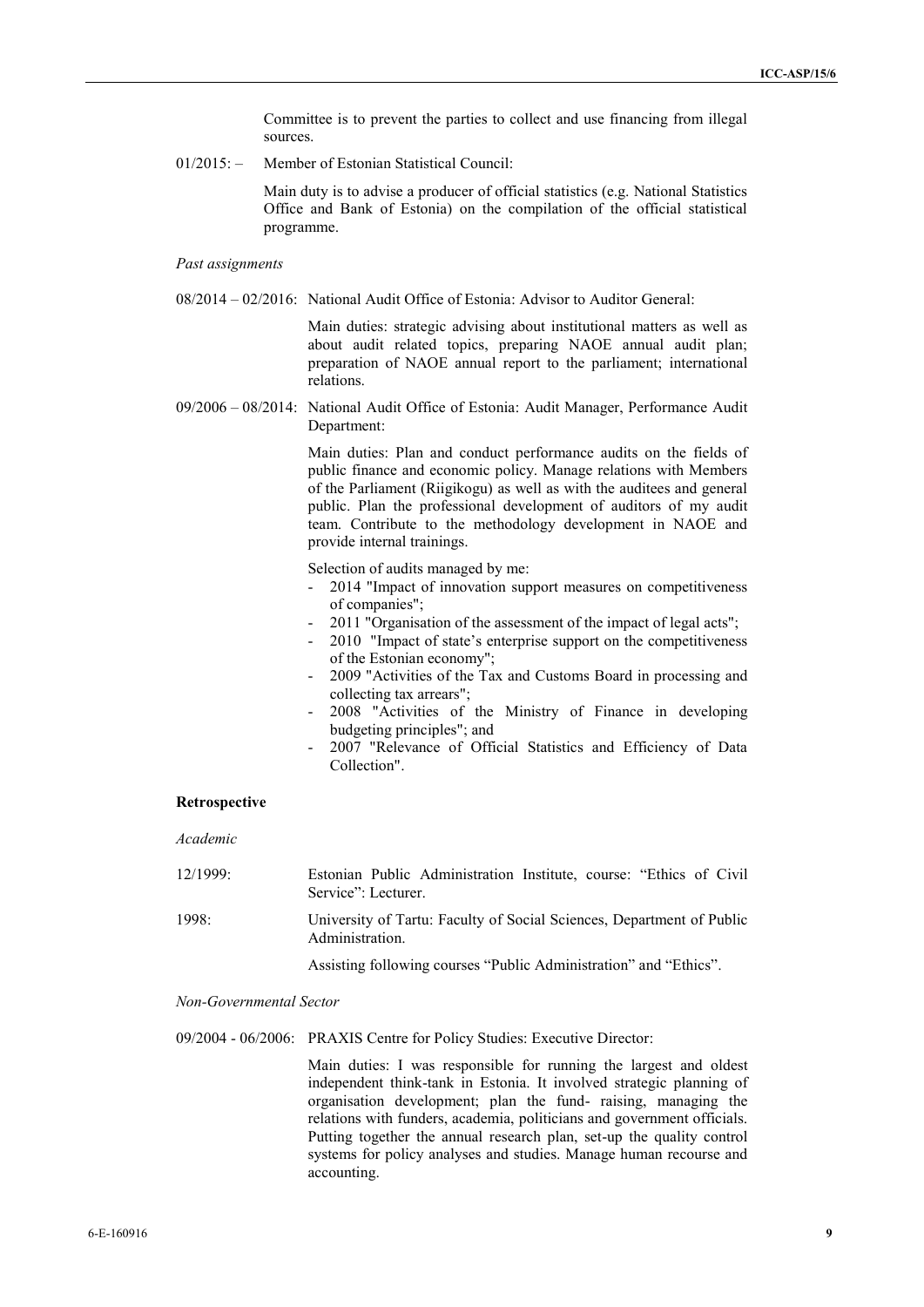| Civil Service         |                                                                                                                                                                                                                                                                                                                                                                                                                                                                                                                    |
|-----------------------|--------------------------------------------------------------------------------------------------------------------------------------------------------------------------------------------------------------------------------------------------------------------------------------------------------------------------------------------------------------------------------------------------------------------------------------------------------------------------------------------------------------------|
|                       | 07/2003 - 09/2004: Ministry of Social Affairs: Development Advisor (operational<br>planning, operational ICT development, general PA matters):                                                                                                                                                                                                                                                                                                                                                                     |
|                       | Main duties: My responsibility was to design and implement new<br>work planning system for the ministry. Also commission an IT system<br>to support that planning procedures. I advised the minister and<br>administrative head of the ministry in work planning and efficiency<br>improvement, liasoned with financial department on the matters of<br>budget planning.                                                                                                                                           |
| $06/2000 - 03/2003$ : | Citizenship and Migration Board: Deputy General Director<br>(citizenship matters and ID-card policy):                                                                                                                                                                                                                                                                                                                                                                                                              |
|                       | Main duties: Main task was to manage the issuance of Estonian<br>passports, organise international procurements of security documents,<br>manage international relations and prepare the agency for issuing the<br>new electronic identity cards EST-ID (major IT development project<br>which created an infrastructure used for nationwide e-services like<br>digital signature and e-elections). I also was responsible for managing<br>the network of local offices (17 with 180 civil servants) of the Board. |
| $02/1999 - 06/1999$   | State Chancellery, Bureau of Public Administration: Adviser.                                                                                                                                                                                                                                                                                                                                                                                                                                                       |
|                       | 02/1998 - 04/1998: State Chancellery: Assistant of the Secretary of State.                                                                                                                                                                                                                                                                                                                                                                                                                                         |
|                       | 07/1996 – 08/1996: Vastse-Kuuste municipal government, Põlvamaa: Assistant to<br>Economic Adviser.                                                                                                                                                                                                                                                                                                                                                                                                                 |

# **Languages**

| Estonian | native                |
|----------|-----------------------|
| English  | fluent                |
| Russian  | satisfactory          |
| French   | beginner, level A.1.1 |

# **Interests**

Photography, astronomy, policy analyses.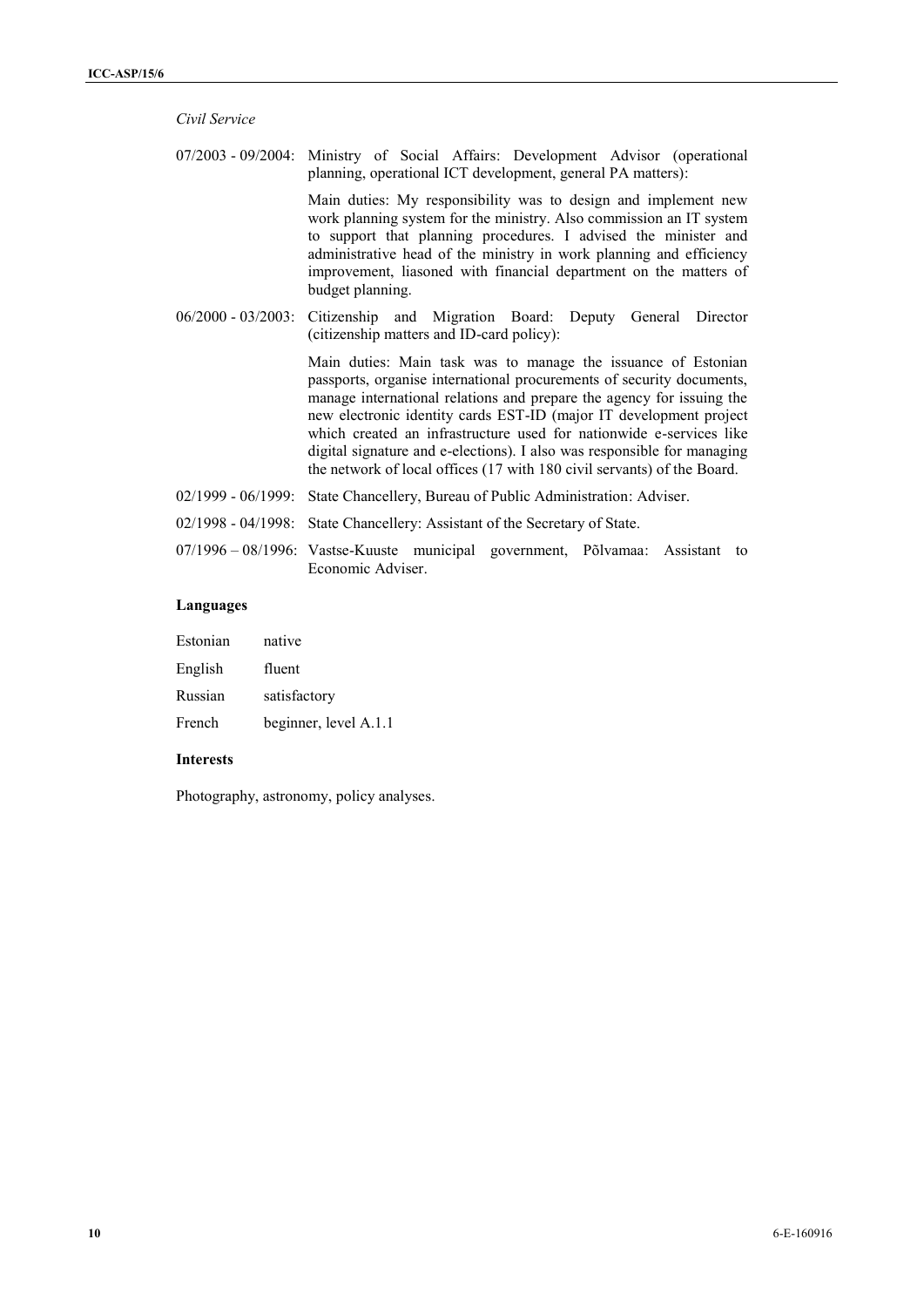# **4. Nsabimana, François Xavier (Burundi)**

## **Note verbale**

[Original: French]

The Embassy of the Republic of Burundi in The Hague presents its compliments to the Secretariat of the Assembly of States Parties and has the honour to transmit to the latter the candidature of Mr. François-Xavier Nsabimana, who has been put forward by Burundi to serve on the Committee on Budget and Finance, for the purposes of the election of the new members which will take place during the fifteenth session of the Assembly of States Parties to the Rome Statute between 16 and 24 November 2016 in The Hague.

# **Statement of qualifications**

*Declaration on the standing and experience in financial and budgetary matters of the candidate put forward by Burundi (Mr. Nsabimana, François-Xavier) for election to the Committee on Budget and Finance of the Secretariat of the General Assembly of States Parties to the Rome Statute.*

1. The expert François-Xavier Nsabimana has three degrees: Bachelor's, Master's and Postgraduate (*DEA*) in Economics and Management (specializing in Finance), from the University of Yaoundé II-SOA, Cameroon.

2. He possesses in-depth knowledge and proven experience in budgetary and financial matters, having worked at the UNDP Burundi Office as the officer responsible for the budgetary, financial and programmatic aspects of the "Project to Support the Strengthening of Mechanisms to Combat Corruption and Misappropriation of funds throughout the country" (from 2007 to 2010).

3. He also has in-depth knowledge and proven experience in budgetary and financial matters as a result of his work at the Integrated Centre for United Nations Services in Burundi (CISNU from the French acronym) as an Analyst at the Programme for Harmonized Cash Transfers to implementing partners of the projects and programmes (HACT) of Agencies of the United Nations system in Burundi (from 2010 to 2011).

4. He similarly possesses in-depth knowledge and proven experience in terms of auditing public accounts, corporate management control, control of public finances, analysis of the regularity and legality of execution of the State budget, macroeconomic and budgetary analysis so as to verify the level of budgetary realism prior to the adoption of the programme budget, as a result of his work as a Magistrate, when he served as Counsellor at the Chamber for Budgetary and Financial Matters at the Court of Auditors of Burundi (from 2004 to 2007).

5. He is currently providing his expertise in the Monitoring-Evaluation of projects at the Enhanced Integrated Framework (EIF) of the World Trade Organisation (WTO) aimed at supporting Least Developed Countries (LDCs) – Burundi Office. In the context of this programme, he is responsible for aspects relating to the programmatic, budgetary and financial monitoring of the projects and programmes implemented (from 2012 to the present).

6. He is also currently teaching economics, management and administration at Burundi-ENA, the University of Ngozi, *Université Lumière*, and Lake Tanganyika University, etc. (from 2003 to the present).

7. The expert François-Xavier Nsabimana in addition possesses in-depth knowledge and proven experience in the field of economic development; in this regard he co-authored, in his capacity as Consultant at the Burundian Ministry of Foreign Affairs, a Background Document for the Government of Burundi, which was used for the purposes of the first International Conference on the Great Lakes region, on the subject of "Economic development, Co-operation et Regional Integration."

8. The expert François-Xavier Nsabimana further possesses in-depth knowledge and proven experience in trade policy, having worked as Adviser at the Burundian Ministry of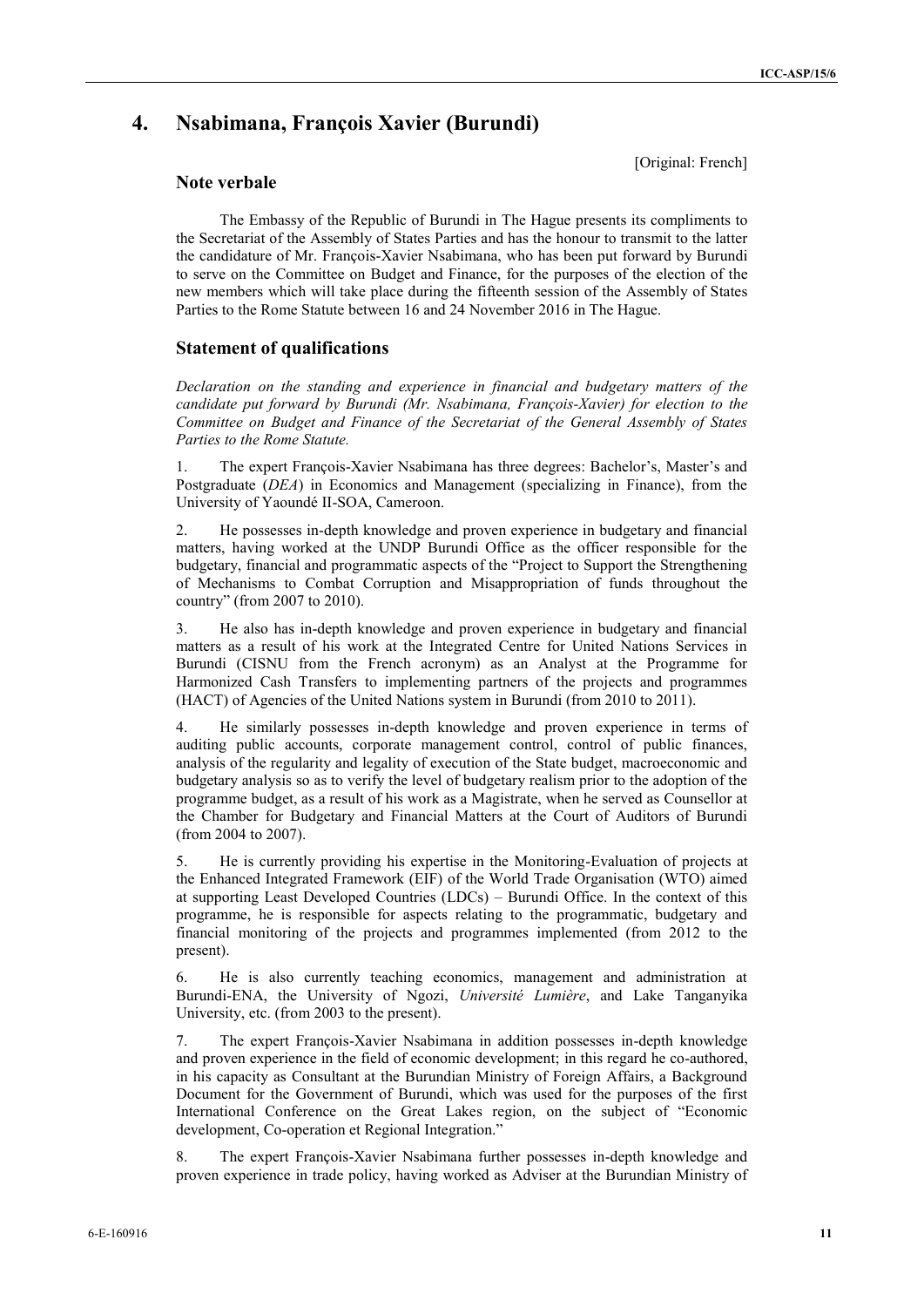Trade and Industry, within the Foreign Trade Department, International co-operation service (2004).

9. He is the author of two published articles:

(a) October 2003, *« Mouvements des populations et reconstruction des pays de la région des Grands Lacs africains à la lumière du Plan Marshall* » ("Population movements and reconstruction of the countries in the African Great Lakes region in the light of the Marshall Plan"), published in the journal Great Lake Advocacy Net Work, Brussels; and

(b) August 2003, *« Causes et conséquences de la crise socio-économique actuelle au BURUNDI : quelle leçon»?* ("Causes and consequences of the current socio economic crisis in BURUNDI : what lessons can be learnt?") available at www.abarundi.org, under the section on economic analyses (special supplements).

## *Additional Note to the presentation of Expert François-Xavier Nsabimana to the Committee on Budget and Finance*

With reference to communication Ref. No.: ICC-ASP/15/SP09 from the Secretariat of the Assembly of States Parties of the Rome Statute, International Criminal Court, in relation to the election of the new members of the Committee on Budget and Finance of the Secretariat of the General Assembly of States Parties to said Statute that will take place during the fifteenth session of the Assembly of States Parties, scheduled to be held in The Hague, from 16 to 24 November 2016, the Government of the Republic of Burundi has decided to present the candidature of Mr. François-Xavier Nsabimana.

Mr. Nsabimana is an expert of recognised standing who possesses a high level of experience in terms of financial matters at a national and international level (at the United Nations Development Programme – UNDP, at the Integrated Centre for United Nations Services in Burundi – CISNU, at the Chamber for Budgetary and Financial Matters at the Court of Auditors of Burundi, in the context of the WTO Programme aimed at supporting LDC-EIF Burundi, etc.).

Indeed, he has proven experience by virtue of his three degrees in economy and management, with a specialisation in finance in relation to his postgraduate studies; and by virtue of having worked at the UNDP (Burundi Office) as well as within a World Trade Organisation – WTO – programme in support of LDCs (Burundi Office) as the officer responsible for budgetary, programmatic and financial questions. He has moreover worked at the Court of Auditors of Burundi, within its Chamber for Budgetary and Financial Matters, including monitoring the execution of the State budget of Burundi, the proper use of public finances and the auditing of public accounts, etc.

#### **Personal data**

|                                                                                     | Surname and first name: Nsabimana, François-Xavier                                                                                           |  |
|-------------------------------------------------------------------------------------|----------------------------------------------------------------------------------------------------------------------------------------------|--|
| Date of birth:                                                                      | 17 October 1972                                                                                                                              |  |
| Place of birth:                                                                     | Colline Mwurire, Commune Bugendana, Gitega Province in<br>central Burundi                                                                    |  |
| Father and Mother:                                                                  | Son of Mr. Njangwa Nsabimana Pascal and Minani Margueritte                                                                                   |  |
| Nationality:                                                                        | Burundian                                                                                                                                    |  |
| Civil status:                                                                       | Married; father of seven children                                                                                                            |  |
| Level of education:                                                                 | Postgraduate diploma (D.E.A. Master's level degree in Economic                                                                               |  |
|                                                                                     | Sciences and Management).                                                                                                                    |  |
| Current employment:                                                                 | Lecturer and Expert in Monitoring-Evaluation at the Enhanced<br>Integrated Framework (EIF-Burundi) of the World Trade<br>Organisation (WTO). |  |
| Languages spoken, written and understood: Kirundi, French, English, Kinyarwanda and |                                                                                                                                              |  |
|                                                                                     | Swahili.                                                                                                                                     |  |
| Computer skills:                                                                    | Expert skills in Microsoft office Word, Microsoft office Excel,                                                                              |  |
|                                                                                     | Power point, Atlas, Outlook, Lotus note, internet and Access.                                                                                |  |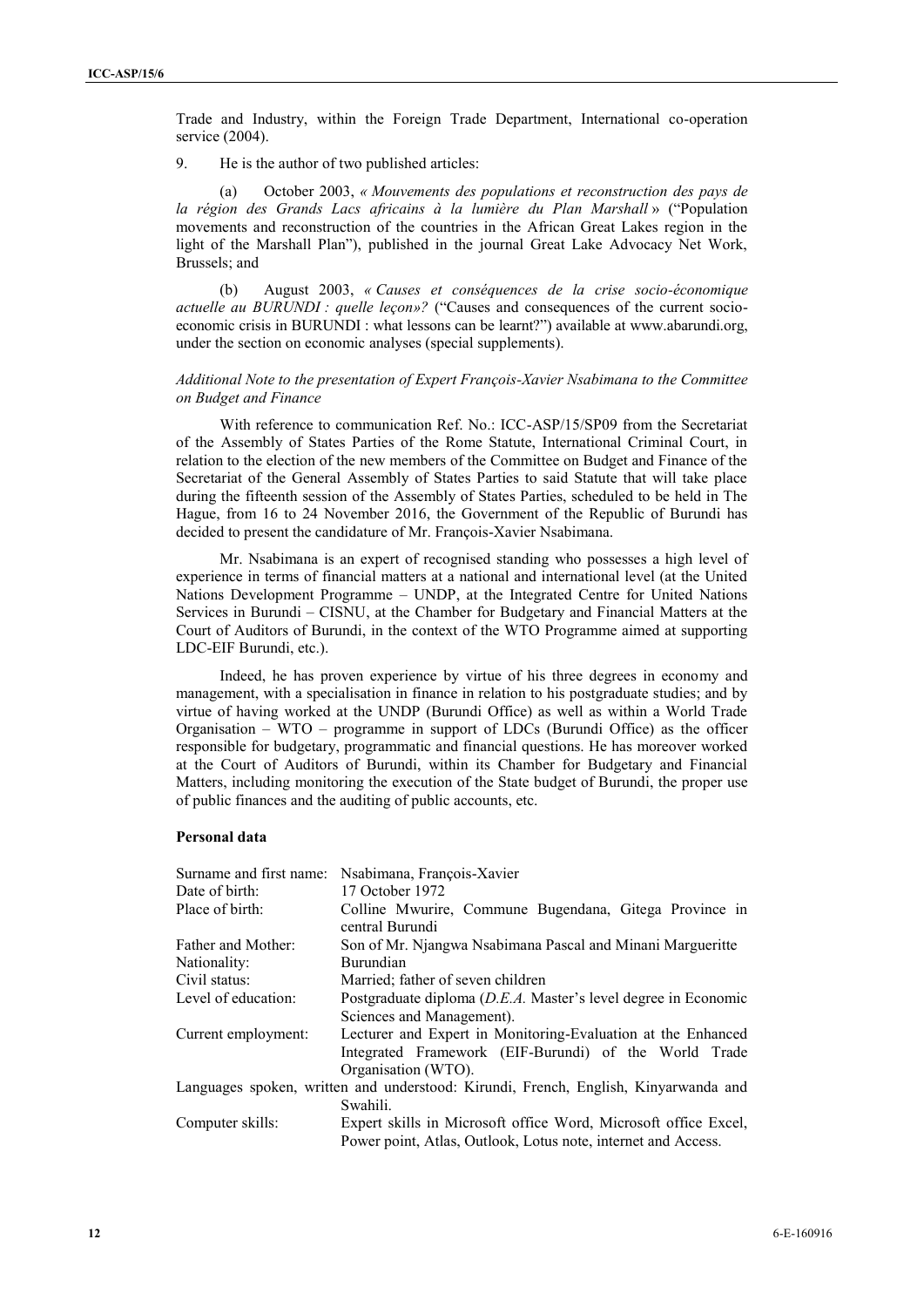#### **Academic studies**

|             | 2000 to the present Preparation of my doctoral thesis on Management Science, |
|-------------|------------------------------------------------------------------------------|
|             | Postgraduate Diploma (D.E.A.) in Management Science, University of           |
|             | Yaoundé II- Soa, Cameroon, Postgraduate Diploma (Diplôme                     |
|             | d'Etudes Approfondies).                                                      |
| 1999 - 2000 | Master's degree course in Economic Sciences and Management,                  |
|             | University of Yaoundé II-Soa, Cameroon, Master's degree.                     |
| 1995-1999   | Bachelor's degree course in Economic Sciences and Administration,            |
|             | University of Yaoundé II-Soa, Cameroon, Bachelor's degree.                   |
| 1994-1995   | Economic Sciences and Administration, University of Burundi,                 |
|             | Faculty of Economics and Administration (FSEA).                              |
| 1987-1994   | Secondary Studies, Scientific Stream B, Lycée Mureke, Seminary               |
|             | college Saint PieX de Muyinga, Lycée Nyabiharage, Lycée Gishubi,             |
|             | Certificate of successful completion of national examination on core         |
|             | modules, Recognized as equivalent to diploma in Humanities in                |
|             | Scientific Stream B.                                                         |
| 1978-1987   | Primary Studies, Nkanda primary school, National certificate of              |
|             | achievement.                                                                 |

#### **Professional training and/or participation in seminars and workshops**

In terms of other training sessions, retreats, workshops and seminars, he has benefited from the following opportunities for professional development:

- From 24 to 28 March 2014: Training Workshop organized by the Enhanced Integrated Framework of the WTO and the International Trade Centre, held in Lomé, Togo, on: capacity building in gender mainstreaming, monitoring and evaluation (M&E) and communication (a certificate was awarded) in the projects and programmes of the EIF.
- From 17 to 19 March 2014: The Economic Community of Central African States (ECCAS) and the International Organisation of La Francophonie (OIF) organised in Bujumbura the regional meeting of ECCAS countries covering the outcome, follow-up and elaboration of a roadmap with reference to the  $9<sup>th</sup>$  Ministerial Conference of the WTO (CM9), held in December 2013 in Bali, Indonesia.
- Training organized by UNCTAD in Cotonou, Benin, from 15 to 19 April 2013: Francophone seminar of UNCTAD on the implementation of trade facilitation measures.
- Training of CONSORTIA promoters for small and medium-sized businesses, organized by the Project for Trade Capacity Building in Burundi (RCCB from the French acronym) on the following themes:
	- o Introduction on export consortia: concept, typologies, services;
	- o Legal framework, management and financing of a consortium;
	- Marketing strategy and action plan for an export consortium;
	- o International experiences of export consortia;<br>  $\circ$  Different approaches to enhance access by
	- Different approaches to enhance access by small and medium-sized businesses (PME from French acronym) to markets: consortia promotion of local products and other business networks;
	- o International experiences of consortia in the promotion of local products; and  $\circ$  Proposed field activities; (A certificate was awarded).
	-
- 31 January 2013: Training organized in Bujumbura by the Secretariat of the EAC (East African Community), the Burundian Ministry of Trade, Industry, Postal Services and Tourism and the Ministry at the Presidency responsible for EAC matters, on:
	- o Implementation plan for the industrialisation policy of the EAC and for its strategic projects and programmes; and<br>  $\circ$  Updating and modernization of the EAC's industrialisation programmes.
	-
- 25 March 2013: Creation of a National Reference Group on the relationship between Food, Climate and Trade, organized by CUTS International (Consumer Unity & Trust Society), the PACT EAC Project (Promoting Agriculture-Climate-Trade Linkages in the EAC) and ADIR (*Action Développement et Intégration Régionale Burundi*).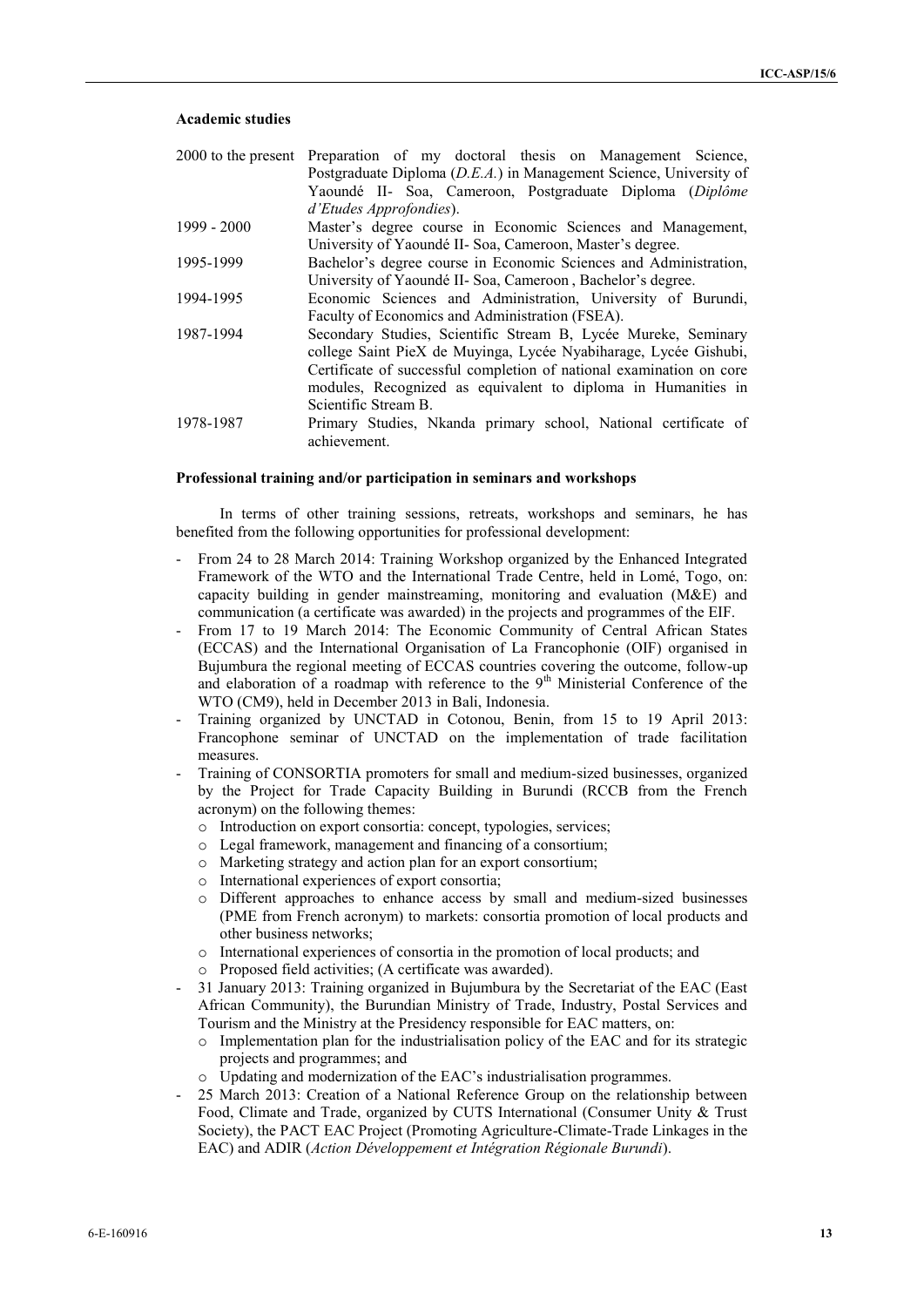- Training organized by INCEN on the integration of biodiversity in national sectoral and cross-sectoral strategies, policies, plans and programmes: development of a national plan and action plan on biodiversity; March 2013.
- Training organized in Bujumbura by the Burundian Ministry of Trade, Industry, Postal Services and Tourism in partnership with UNCTAD/CNUCED on:
	- o Trade facilitation;
	- o The challenges of trade facilitation for Burundi;
	- $\circ$  Different trade facilitation measures (for Categories A, B and C);<br>  $\circ$  General presentation on the national plan for the implementation
	- General presentation on the national plan for the implementation of measures under the future WTO Agreement on trade facilitation;
	- o Preparatory work on the national plan for the implementation of trade facilitation measures in Burundi; and
	- o Analysis of the UNCTAD/CNUCED programme on the implementation of trade facilitation measures in developing countries; from 7 to 8 November 2012.
- Training organized in Bujumbura, by the Burundian Ministry of Trade, Industry, Postal Services and Tourism in partnership with COMESA (Common Market for Eastern and Southern Africa), on:
	- The General Agreement on Trade in Services (GATS):
	- o Stock-taking exercise on the negotiations on the liberalisation of trade in services within COMESA;
	- o Guidelines for the liberalisation of initial schedules of specific commitments in the context of opening up trade in services within COMESA; and
	- o Draft schedules of specific commitments of Burundi in the four main sectors of COMESA (Communication, Finance, Transport and Tourism).
- Training (seminar) organized by the Burundian Ministry of Trade, Industry, Postal Services and Tourism in partnership with the WTO on the requirements and *the Obligations relating to the notification of WTO Agreements*, from 16 to 18 October 2012:
	- o The multilateral trading system, the WTO and its core principles, its challenges and constraints;
	- o WTO Notification requirements: precedents and procedures;
	- o WTO Agreements and their requirements in terms of notification;
	- o Review of the state of Notifications in Burundi; and
	- $\circ$  Review of the laws, regulations and/or other measures that may require notification, in particular with regard to the Agreement on Agriculture, the Agreement on Services, Agreements on Sanitary and Phytosanitary measures, technical barriers to trade, Non Agricultural Market Access (NAMA), etc.
- Training organized by the International Federation of Organic Agriculture Movements (IFOAM) in partnership with BOAM (Burundi Organic Agriculture Movement) in November 2013 on:
	- o General information on organic agriculture and IFOAM;
	- o Standards and brand organic products in East Africa;
	- o Organic agriculture in East Africa: general questions;
	- o The organic agricultural sector in Kenya: local markets, training and general policy;
	- o Mobilisation of the organic agricultural sector in Rwanda;
	- o The Ecological Organic Agriculture Initiative and Action Plan of the African Union; and
	-

o Organic agriculture: opportunities for Burundi.<br>- Training organized by the Media and Communication Section of BINUB (United Nations Integrated Office in Burundi) on *Communication Techniques*, in November 2008 (a certificate was awarded):

- Training organized by the APDHAC (*Association pour la promotion des droits de l'homme en Afrique centrale* of the *Université Catholique d'Afrique Centrale*) on *Human Rights and Humanitarian Action*, from January 1999 to May 1999, in Yaoundé, Cameroon.
- Retreat organized by the UNDP to provide training in the areas of UNDP procedures in relation to procurement, finance, human resources and management, etc., in December 2007.
- Retreat organized by the BINUB Peace and Governance Section to provide training in *concepts of Gender, democratic governance (support for institutional development),*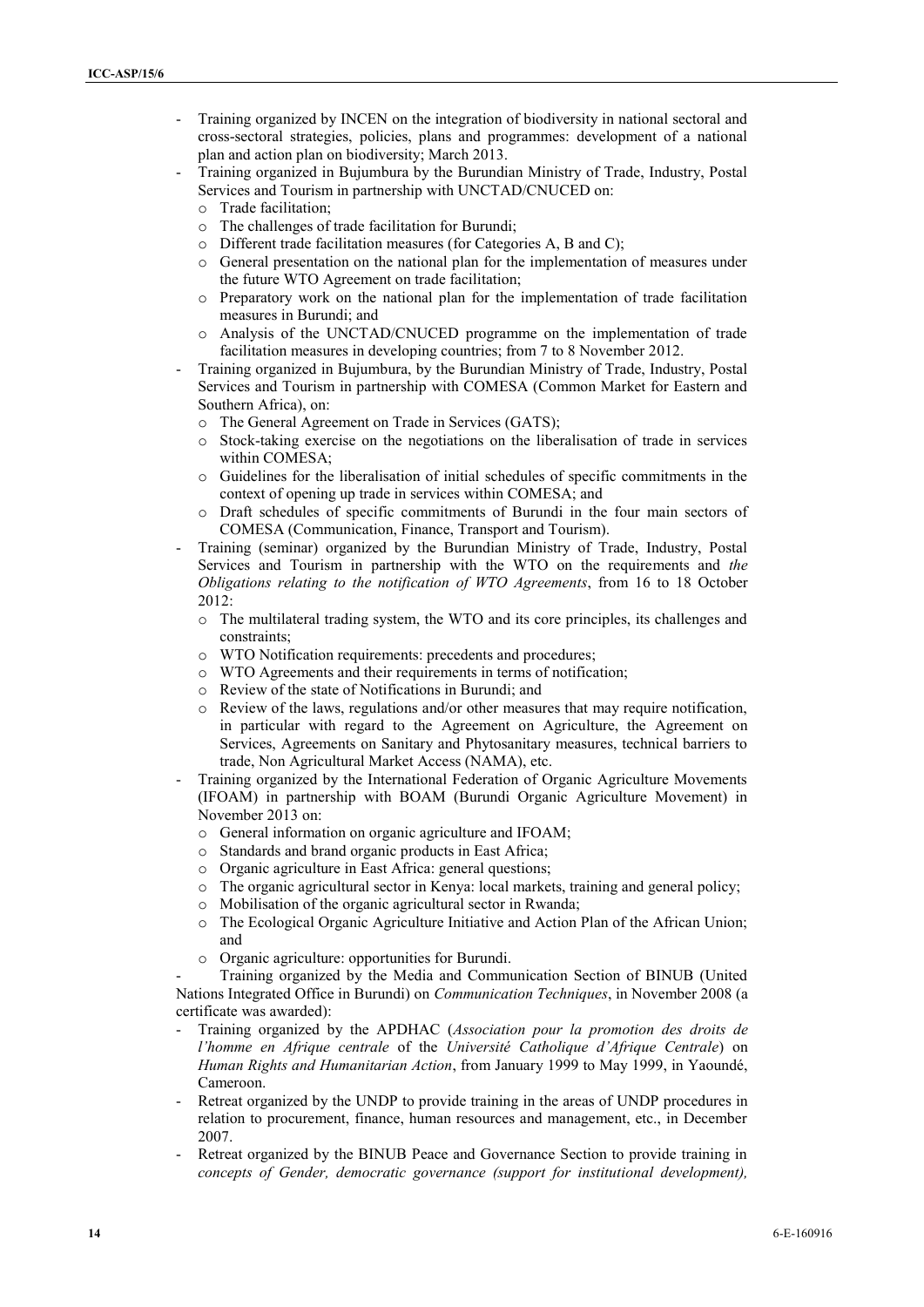*administrative governance (support for public administration reforms) and local governance (decentralisation)*, in January 2008.

- Training organized by UNDP and BINUB *in the areas of planning, implementation, monitoring and assessment of projects*, in January 2008.
- Training organized by UNDP and BINUB on the use of the ATLAS software, from September 2007 to March 2008.
- Training *on the African Peer Review Mechanism (APRM) established by NEPAD (New Partnership for Africa's Development)*, organized by the BINUB Peace and Governance Section and delivered by Experts from the United Nations Economic Commission for Africa, in partnership with Canada, in June 2008.
- Training organized by the C.P.F (*Compte Personnel de Formation*) *in Word-processing software in XP and spreadsheets (Word and Excel)) and in database software (Access and Power Point),* from July to December 2006; a certificate was awarded.
- Training organized by the World Bank, the IMF-West AFRITAC (Regional Technical Assistance Centres in Africa) and the French Development Fund (*Caisse Française de développement*) *on Quality management and transparency of budgetary and accounting information*. This was held in May 2005 in Bamako, Mali.
- Training organized by OLUCOME (Anti-Corruption and Economic Malpractice Observatory) as an instructor *in the areas of combatting corruption and misappropriation of funds*, in December 2004 in Bujumbura, Burundi.
- Training by UNDP, *in project and programme management,* in January 2009.
- Training by UNDP, *in procurement processes for the development of a country,* in January 2009.
- Training organized by BINUB *on United Nations office administration and correspondence protocol*, from 5 to 6 August 2009 (a certificate was awarded).
- Training *on Advocacy and lobbying*, organized by UNDP through the anti-corruption project, in Bururi, from 8 to 9 December 2009 (a certificate was awarded).
- Training programme for trainers *on HACT (*Harmonized Approach to Cash Transfers to Implementing National Partners - *Approche Harmonisée de Remise d'Espèces aux Partenaires nationaux d'Exécution des Projets et Programmes*), organized by the ExCom agencies of UNDG in Burundi (UNDP, WFP, UNFPA & UNICEF), from 2 to 3 December 2010, in Ngozi, Burundi.
- Training on *IPSAS*, October-November 2011, in Bujumbura, Burundi (a certificate was awarded).

### **Professional Experience and links with Associations**

#### *Professional Experience*

- From July 2010 to 31 December 2011: Analyst at the HACT Programme of the ExCom Agencies of UNDG (PNUD, UNICEF, PAM and UNFPA) in BURUNDI.
- From August 2007 to February 2010: as an Anti-corruption Project Officer with UNDP, engaged in project management within the United Nations system in Burundi in a conflict and post-conflict context, in relation to peace consolidation and early recovery, and community recovery, by setting up the BINUB project (United Nations Integrated Office in Burundi), as part of the Integrated Peace and Governance Section: «Project to Support the Strengthening of Mechanisms to Combat Corruption and Misappropriation of funds throughout BURUNDI », in the framework of the projects funded by the United Nations Trust Fund for the Consolidation of Peace.
- From September 2012 to the present: National Expert in Monitoring and Evaluation at the Enhanced Integrated Framework (EIF-Burundi) of the World Trade Organisation (WTO): technical assistance project for the Burundian Ministry of Trade, Industry, Postal Services and Tourism, in relation to the Funding Agreement between the Government of the Republic of Burundi and the United Nations Office for Project Services (UNOPS), signed on 25 May 2010. This project consists of integrating LDCs (including Burundi) within the world trading system through the strengthening of supply capabilities and increasing investment in the export sector; and is sponsored by six international organisations: WTO, ITC, IMF, UNCTAD and UNDP.
- From October 2012 to the present: Responsible for Monitoring and Evaluation, and member of the Steering Committee of the Project on Trade Capacity-Building in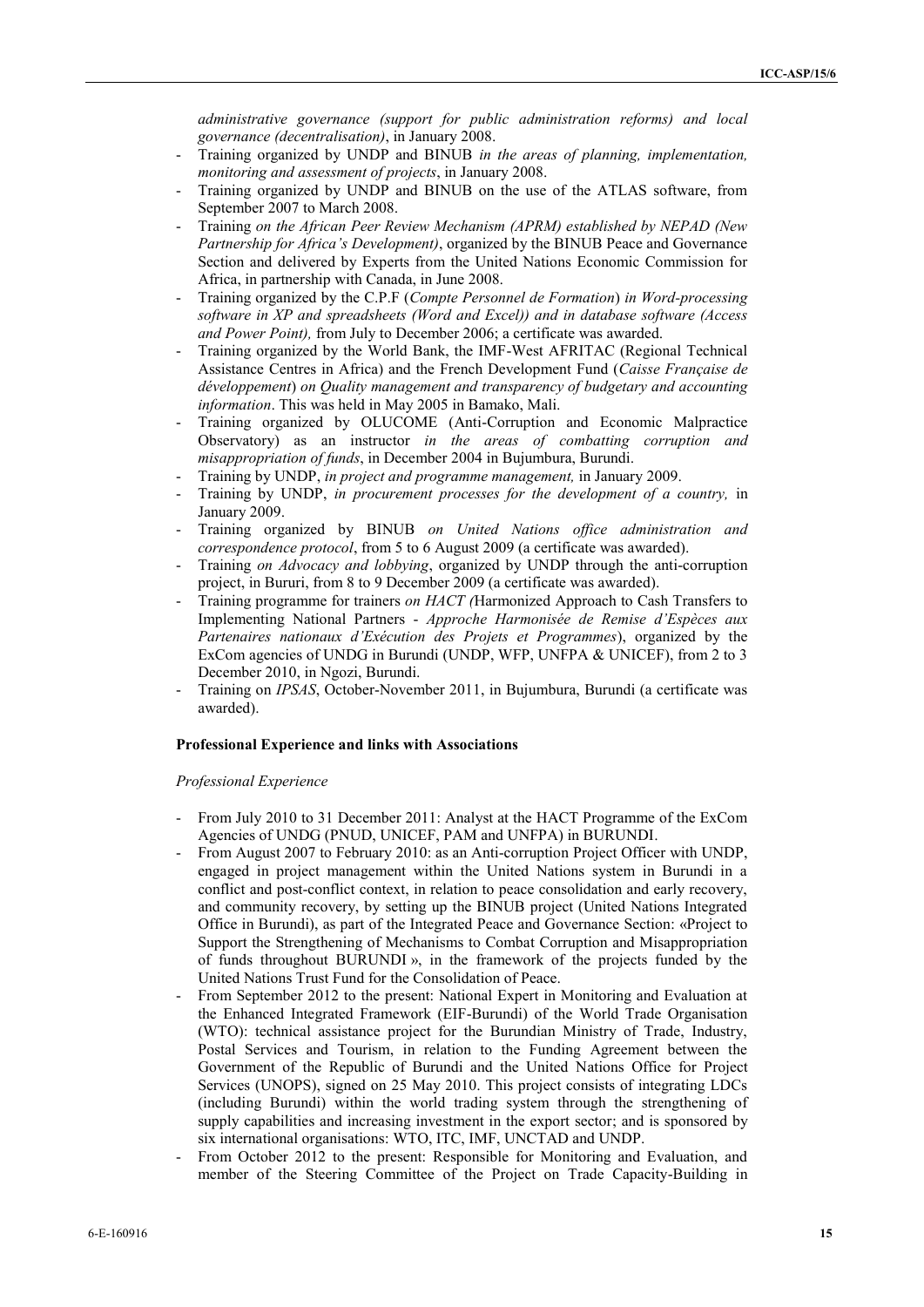Burundi (RCCB from the French acronym), managed by the United Nations Industrial Development Organization (UNIDO).

- From July 2004 to August 2007, Magistrate at the Court of Auditors of Burundi and Counsellor at the Chamber for Budgetary and Financial Matters (CABF) of that Court.
- From March 2004 to July 2004: Adviser at the Ministry of Trade and Industry in Burundi, within the Foreign Trade Department, working on Commercial cooperation/International commerce; achievements, tasks and responsibilities:
	- o Since the academic year 2003 to the present: Responsible for teaching and supervision of research at the University of Ngozi, the *Université Lumière* of Bujumbura, ENA (*Ecole Nationale d'Administration*) Burundi, at the *Université des Collines* and at Lake Tanganyika University; achievements, tasks and responsibilities:
		- Teaching course on Project Analysis at the Department of Economics and Advanced Business Studies at the University of NGOZI, in Burundi;
		- Teaching course on International Marketing, at the Faculty of Management and Applied Economics, at the Lake Tanganyika University in Burundi: since the academic year 2003-2004 to the present;
		- Teaching course on the General Theory of Organisations and on Project Management at the Faculty of Management and Administration, as well as at the Faculty of IT Management at the *Université Lumière* of Bujumbura;
		- Teaching course on Results-based Management (GAR from the French acronym) and Project Management, at the *Ecole Nationale d'Administration* in Burundi (ENA Burundi), at the Department of Management and Public Finances;
		- Teaching course on Management principles and Management operations, at the *Université des Collines* in Burundi; and
		- Supervising scientific research work (research papers) in the fields of Economics and Business, Management and Administration.

*Guidance and supervision of academic research projects in the fields of economics, business, management and administration.*

- From 23 August 2012 to 24 October 2012: Consultant responsible for the development of training modules (in the form of a syllabus) aimed at strengthening capacity building in terms of project implementation, monitoring and assessment, and for leading a workshop on the subject, for participants from East African Community (EAC) countries, made up of officials of National Committees for UNESCO; tasks and achievements: Provide participants with training in relation to the following:
	- o Project life-cycle;
	- o Project design: logical framework and control method;
	- o Results-based management;
	- o Performance measures: indicators;
	- $\circ$  Good project cycle management including monitoring and evaluation;<br> $\circ$  Project follow-up:
	- Project follow-up;
	- o Project assessment;
	- o Monitoring and evaluation of a project; and
	- o Case studies
- From 2004 to the present: Independent consultant on Governance, Economic development and General Organisation Management; achievements, tasks and responsibilities:
	- o He served in 2004 as an Expert-Consultant at the Burundian Ministry of Foreign Affairs and at the Group for the Promotion of Youth Associations in Burundi (CPAJ from the French acronym) with a view to engaging in the theme of "Economic development, Co-operation et Regional Integration"; he also worked at the Research Office on Programmes and Strategies for Combatting Poverty (BEDEP from the French acronym) on the drafting of the Background Document for the Government of Burundi which was used in the context of the preparation for the International Conference on Peace, Security and Development in the Great Lakes region, on the subject of "Economic development, Co-operation et Regional Integration" and acted as a Consultant responsible for recruitment.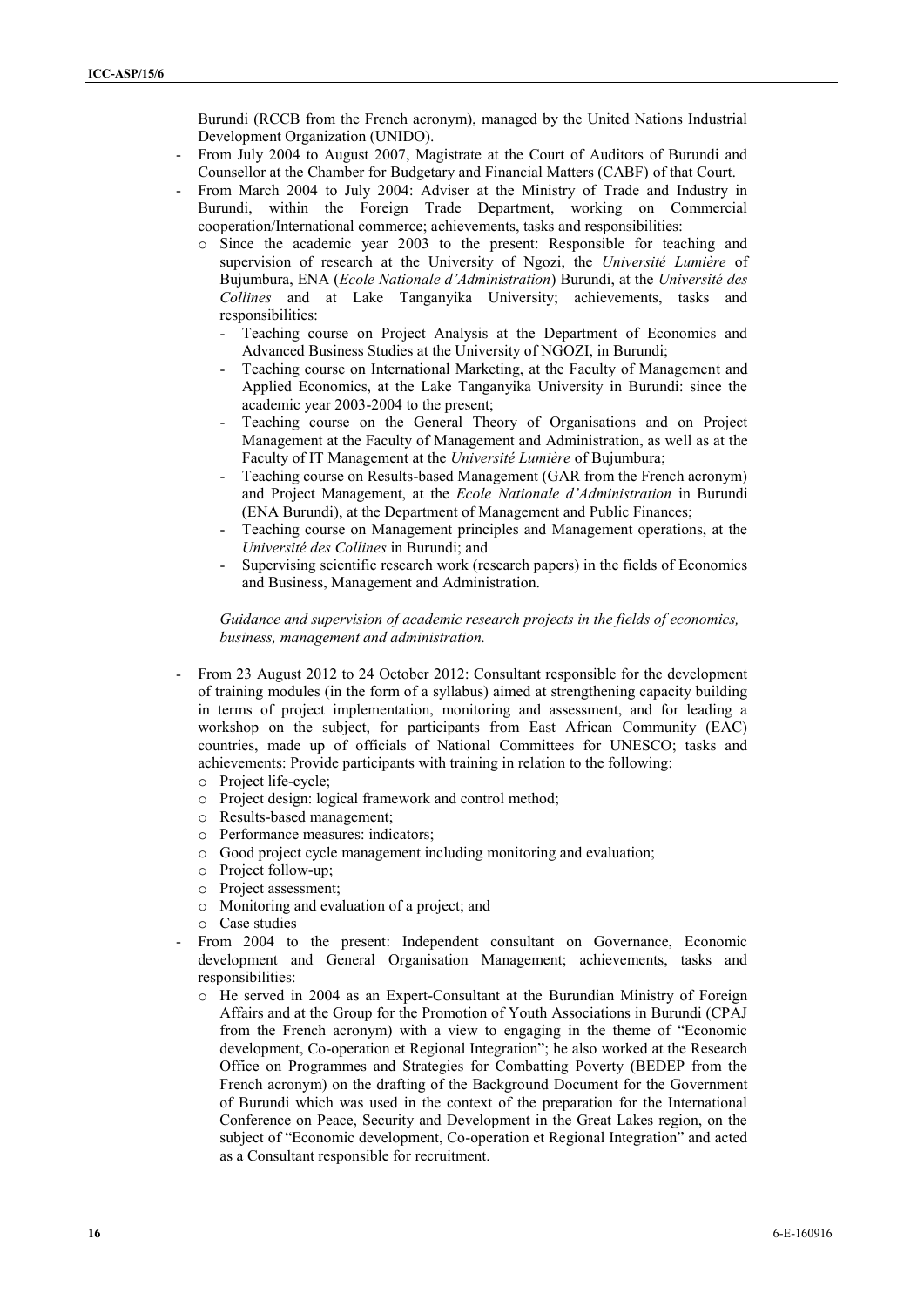*Participation in Civil Society Groups, associations and other:*

- From 1999 to 2003, he served as Economic Adviser for the Project in support of SOA-AMES mini cities (student localities near Yaoundé);
- Currently, he serves as Commissioner in charge of Good Governance at the League for the Defence of the Citizen: the Ruremesha League;
- He is a member of the Association in Support of the Development of the Province of Gitega in Burundi-A.DP.G.;
- He is also Vice-President of the A.P.F. Association to promote young talent in football, since 2004:
- He acted as Commissioner for communication, school matters and ethics within the Burundian Community of Yaoundé, in Cameroon, from 2000 to 2001;
- President and Vice-president of the Association of Students and Alumni of KIRIMBI, from 1990 to 1994; and
- President of the XAVERI Groupe at the *Petit Séminaire* at Muyinga, from 1990 to 1991; etc.

#### **Research and publications**

In terms of Research and Publications, he published two articles in August and October 2003, respectively: *« Causes et conséquences de la crise socio-économique actuelle au BURUNDI : quelle leçon ?»* ("Causes and consequences of the current socio economic crisis in BURUNDI: what lessons can be learnt?")*,* available at www.abarundi.org, under the section on economic analyses (special supplements) and *« Mouvements des populations et reconstruction des pays de la région des Grands Lacs africains à la lumière du Plan Marshall* » ("Population movements and reconstruction of the countries in the African Great Lakes region in the light of the Marshall Plan"). Unpublished, although closely debated, research papers have also been drafted: « Compétitivité de l'économie Burundaise » ("Competitiveness of the Burundian economy"), Yaoundé 2000; Co-author of the Report of the Government of Burundi on "Economic development, Co-operation et Regional Integration". Academic research papers have also been authored: « Style de Management et compétitivité de l'industrie bancaire au Cameroun : cas de l'Afriland First Bank et du Crédit Foncier du Cameroun » ("Management style and competitivity in Cameroon's banking sector: the case of *Afriland First Bank* and *Crédit Foncier du Cameroun*"), Postgraduate thesis, Master's (*DEA*) in Economic Sciences and Management, University of Yaoundé II, Cameroon ; « Profil des managers et compétitivité de l'industrie bancaire au Burundi » ("Managerial profiles and competitiveness with Burundi's banking sector"). Doctoral thesis still in progress.

#### **Areas of expertise**

His areas of expertise are in General Management of Organisations, in Project Management and Analysis, procurement and distribution of goods; Scientific research methods, Audit services – accounting, financial, marketing and organisational; Human resources management, production management, strategic management, planning processes, Project management, Management control, Marketing, corporate management, Analysis and assessment of poverty, Analysis and assessment of human development, Development economics, Business management, Banking management, Commercial law and Contract law, Microeconomic and macroeconomic analysis, Management of business portfolios, human rights and humanitarian action, demographic analysis; Systems control, monitoring of Management structures and functions, Governance, etc.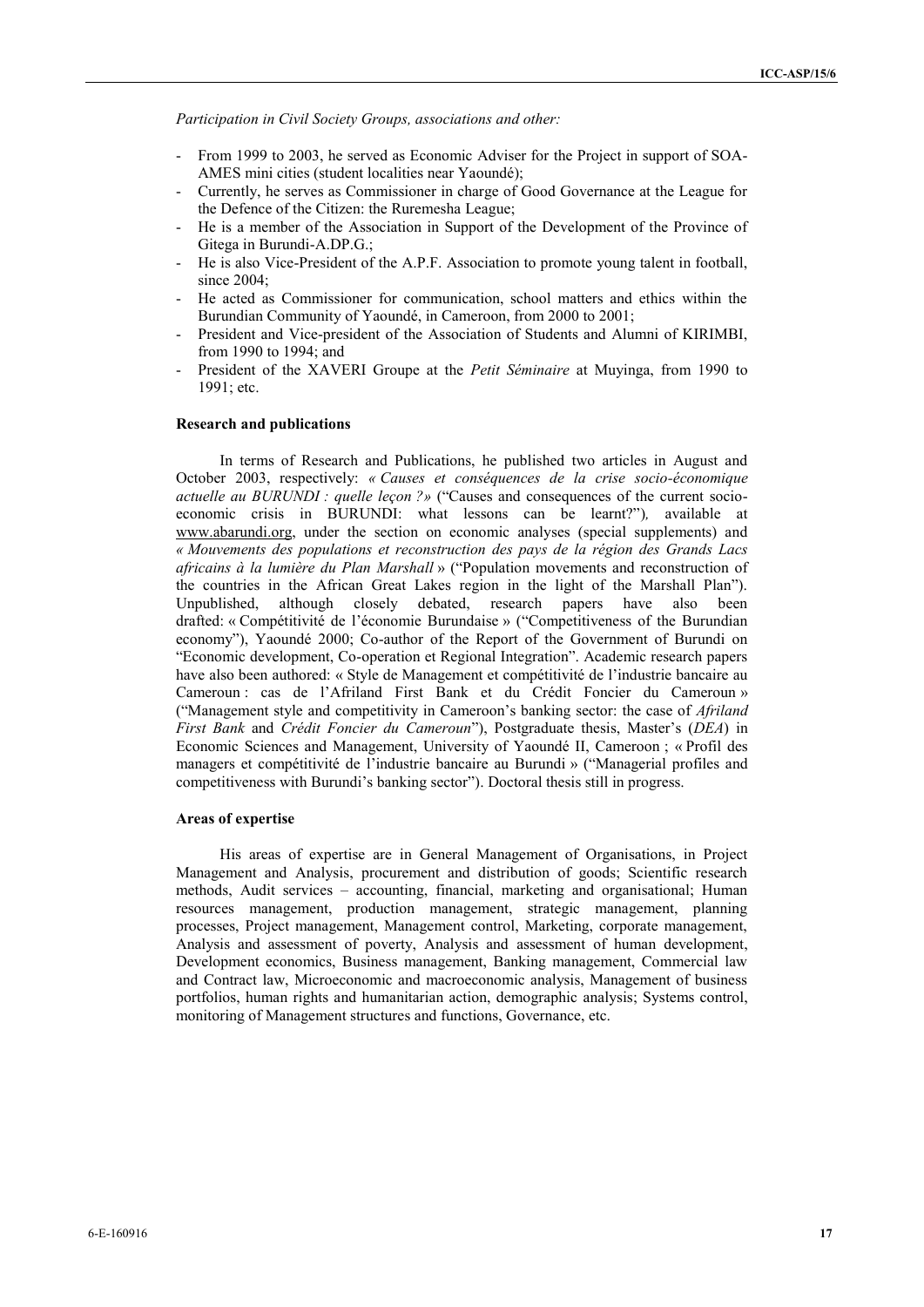# **5. Saupe, Gerd (Germany)**

[Original: English]

## **Note verbale**

The Embassy of the Federal Republic of Germany presents its compliments to the Secretariat of the Assembly of States Parties to the Rome Statute of the International Criminal Court. It has the honour, with reference to the Secretariat's note ICC- ASP/15/SP/09 of March 11, 2016, to advise that Germany has decided to present the candidature of Dr. Gerd Saupe for re-election to the Committee on Budget and Finance of the International Criminal Court at the election to be held during the fifteenth session of the Assembly of States Parties in The Hague in November 2016.

Dr. Gerd Saupe has extensive experience in international financial, monetary and economic affairs. He has particular knowledge of the financial and administrative management of international organizations at European and UN level. Dr. Gerd Saupe served on the Boards of Directors of the European Investment Bank (EIB) and the European Bank for Reconstruction and Development (EBRD). He chaired the Budget Committee of EBRD. Currently, he is chairman of the Financial Committee of the Permanent Court of Arbitration. As a member of the Committee on Budget and Finance he has gained a thorough understanding of the institution's budgetary and administrative challenges.

A copy of Dr. Saupe's statement of qualifications, containing a career overview and his career profile, is attached to this note. It specifies that Dr. Saupe fulfils the requirement that candidates shall be experts of recognized standing and experience in financial matters at international level.

# **Statement of qualifications**

### **Personal data**

Dr. Gerd Saupe

Born: 9 June, 1941

### **Career overview**

- Extensive experience in international financial, monetary and economic affairs. Demonstrated negotiation skills.
- Particular experience in budgetary management and policy planning of international organizations including United Nations System and the European Union.
- Served on Boards of Directors of the European Bank for Reconstruction and Development (EBRD) and the European Investment Bank (EIB). Chaired Budget and Administrative Affairs Committee at the EBRD. Chairman of the Financial Committee of the Permanent Court of Arbitration. Member of Committee on Budget and Finance at the ICC.

## **Career profile**

2006 – present: Business consultant and attorney (Rechtsanwalt).

- 2012 present: Member and Chairman (2016) of the Financial Committee of the Permanent Court of Arbitration, The Hague.
- 2008 present: Member of Committee on Budget and Finance at the International Criminal Court, The Hague.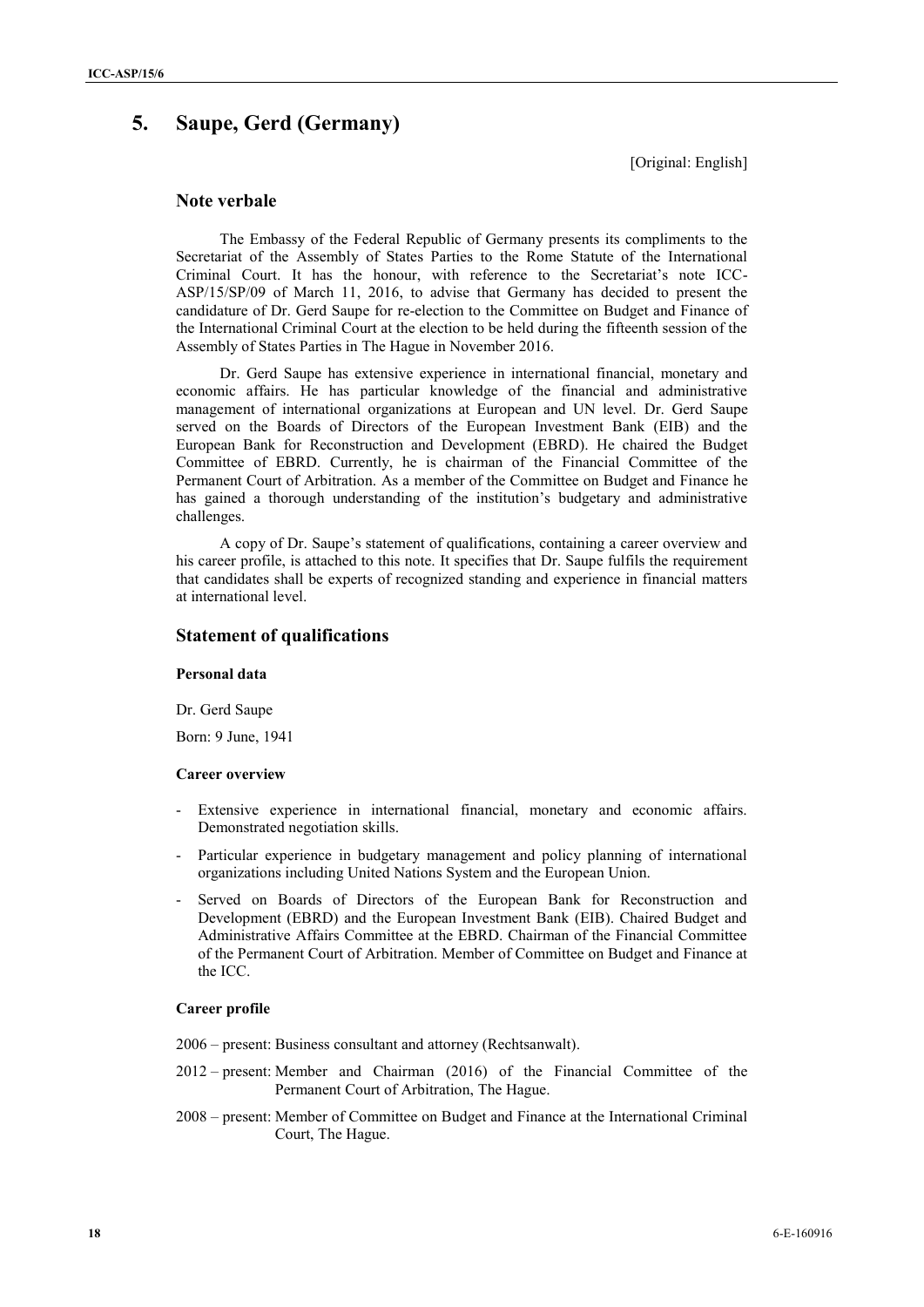- 2003 2006: Executive Director for Germany and member of the Board of Directors at the European Bank for Reconstruction and Development (EBRD), London. The Board members:
	- Directed the operations of the Bank, established policies and approved projects; adopted the budget and business plans, monitored performance and risk management and oversaw human resources policy;
	- Participated in Board consultation visits to countries of operations in Central and South-Eastern Europe; met with ministers and government agencies, business leaders and the diplomatic community to discuss how the Bank could best support economic reforms and sustainable growth;
	- Liaised with the business community; met with NGOs to review Bank policies and projects of concern to them.
- 2004 2006: Chairman of the Budget and Administrative Affairs Committee of the European Bank for Reconstruction and Development (EBRD) in London. The Committee:
	- Assisted the Board in directing the Bank`s budgetary, staff and administrative resources to the agreed priorities; reviewed draft budget and business plans monitoring efficiency and cost control; set and monitored performance targets;
	- Monitored human resources policy with particular attention to hiring and retaining qualified staff, performance evaluation as well as geographical diversity and gender balance; reviewed staff compensation and benefits, considered issues relating to health, safety and security of Bank staff;
	- Oversaw policies relating to governance and ethics; conducted a full review of the code of conduct aligning it with best international practice; modernized the grievance and appeal procedures to strengthen the protection of staff in line with international standards.
- 1995 2003: Member of the Board of Directors at the European Investment Bank (EIB), Luxembourg. The Board members:
	- Adopted annual and medium-term business plans, set targets for business and financial performance, monitored results, reviewed and approved projects, oversaw performance and risk management policy;
	- Reported on Bank performance to domestic parliamentary committees;
	- Responded to queries from companies and NGOs.
- 1993 2003: Deputy Director General, German Ministry of Finance. Responsibilities included:
	- Budget and policies of the European Union (EU): Took part in annual budget process and establishment of medium-term financial perspectives; participated in negotiations at EU level, cleared Ministry of Finance position with domestic departments, and presented government policy to parliamentary committees;
	- Protection of EU financial interests against fraud and irregularities: Cooperated with EU Commission services and domestic administrations to ensure that efficient control systems were set up, inspections performed and any amounts incorrectly paid promptly recovered;
	- EU state aid rules and EU law: Took part in developing framework for state aid control and resolution of individual cases;
	- Head of Ministry of Finance task force on multilateral trade negotiations;
	- Budgets of United Nations and UN system of organizations: Priorities, annual budget process and medium-term strategy;
	- Debt management of German government: Analysis of domestic and international financial markets, scheduling and placement of debt issues, development of debt instruments, management of liquid funds.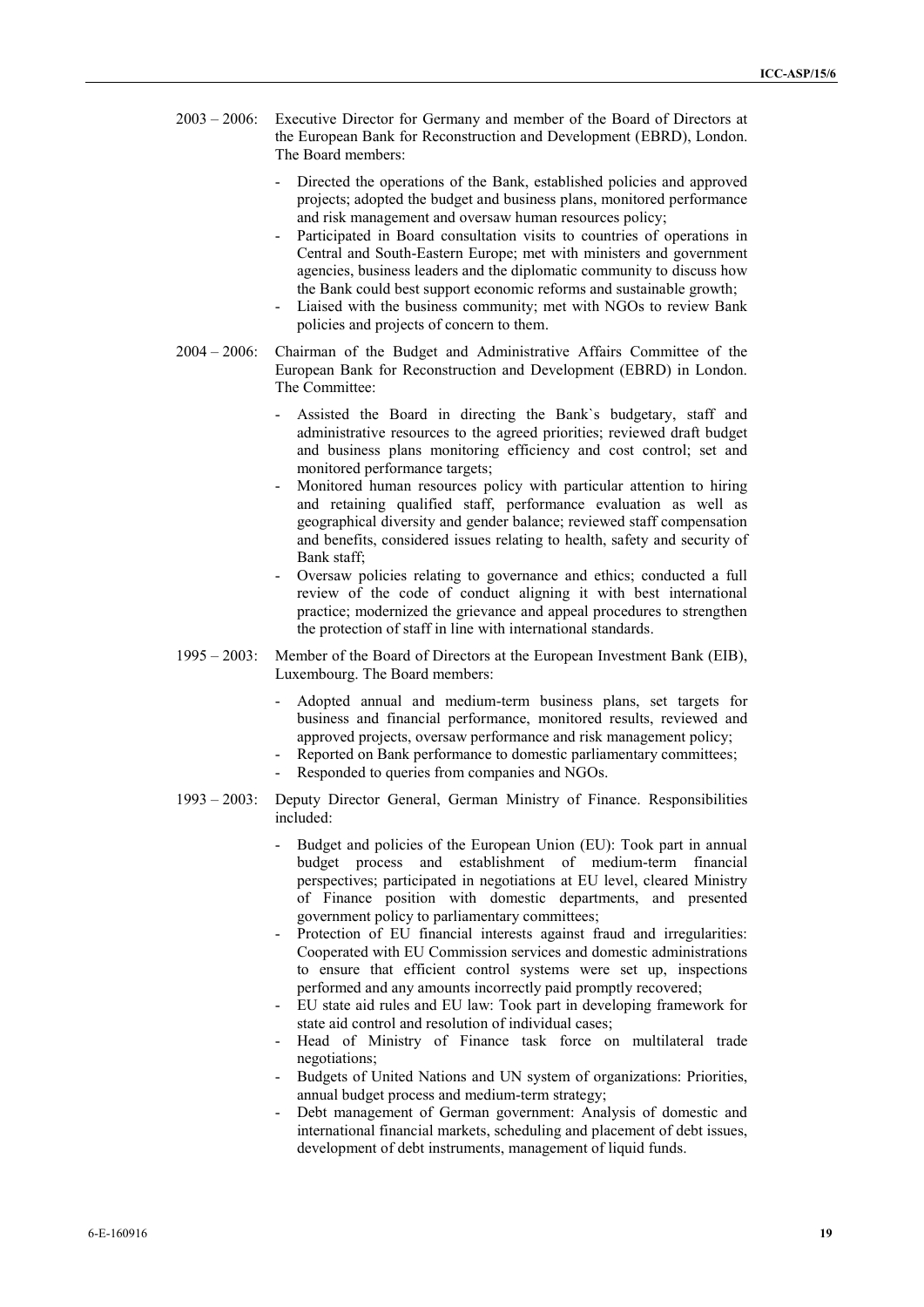| 1984 – 1993: Head of Unit, Ministry of Finance: Responsibilities included:                                                                                                                     |
|------------------------------------------------------------------------------------------------------------------------------------------------------------------------------------------------|
| - International economy, monetary policy, capital markets;<br>- World economic summits, International Monetary Fund, World Bank<br>and Organization for Economic Co-operation and Development. |

1971 – 1984: Worked at Ministries of Economy and Finance: International economy, monetary policy, capital markets, management of government debt.

# **Education**

- 1971: Doctorate in European law, University of Cologne.
- 1960 1967: Law studies at Bonn and Cologne universities, practical legal training and state examinations.

## **Languages**

| English: | fluent |
|----------|--------|
|----------|--------|

French: very good

German: native speaker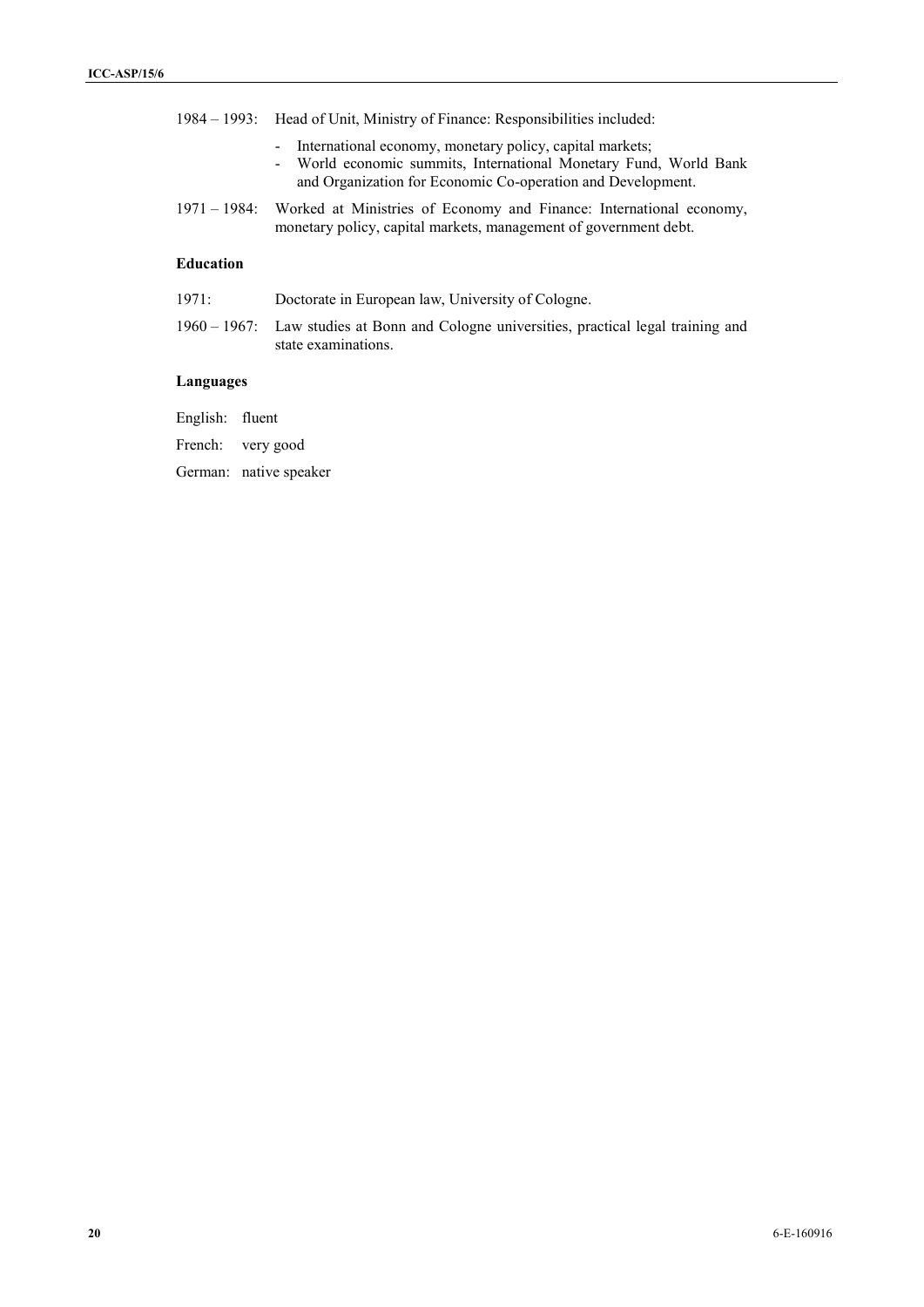# **6. Veneau, Richard (France)**

[Original: French]

## **Note verbale**

The Embassy of France presents its compliments to the Secretariat of the Assembly of States Parties to the Rome Statute of the International Criminal Court (Secretariat of the Assembly of States Parties) and, with reference to the Secretariat's note ICC-ASP/15/SP/09 of 11 March 2016, has the honour of informing it of the following. The Government of the French Republic has decided to present the candidature of Mr Richard Veneau for re election to the post of member of the Committee on Budget and Finance (CBF) of the International Criminal Court at the election to be held in The Hague between 16 and 24 November 2016, during the fifteenth session of the Assembly of States Parties.

Mr Veneau, a graduate of Sciences Po Paris and the Ecole des Hautes Etudes Commerciales in Paris and holder of a Master's degree in International Law, currently serves as Director for International Coordination and Human Resources at the Council of Europe Development Bank. Previously, he held various positions with the Secretariat General of the European Investment Bank, with the Council of Europe Development Bank and with other financial and banking organisations, which have enabled him to acquire solid experience in management control and budgetary control, as well as financial control.

During his second mandate, Mr Veneau will be able to take full advantage of the experience he has gained over the past two years as part of the work of the Court's Committee on Budget and Finance.

As indicated in his curriculum vitae, which is attached to this note verbale, Mr Richard Veneau therefore meets the qualifications required in paragraph 2 of the annex to the Resolution on the Establishment of the Committee on Budget and Finance.

## **Statement of qualifications**

### **Personal data**

- Richard Veneau
- Married, two children.
- Graduate of HEC Business School and Sciences Po Paris Master in International Tax Law.
- Highly accomplished senior international HR Director-Management, leadership, negotiation and diplomatic skills at all levels.

### **Expertise**

- International HR track-record (HR management within a multicultural environment; monitoring and streamlining of international public processes).
- Administration and representation (expertise in international governance, streamlining of administrative processes, presentation of strategic issues to Boards).
- Negotiation and Communication (in-depth knowledge of the international community, high-level contacts with Member States, negotiation at all levels).

### **Honors**

- Chevalier in the National Order of Merit (France, presidential decree, 13 May 2016).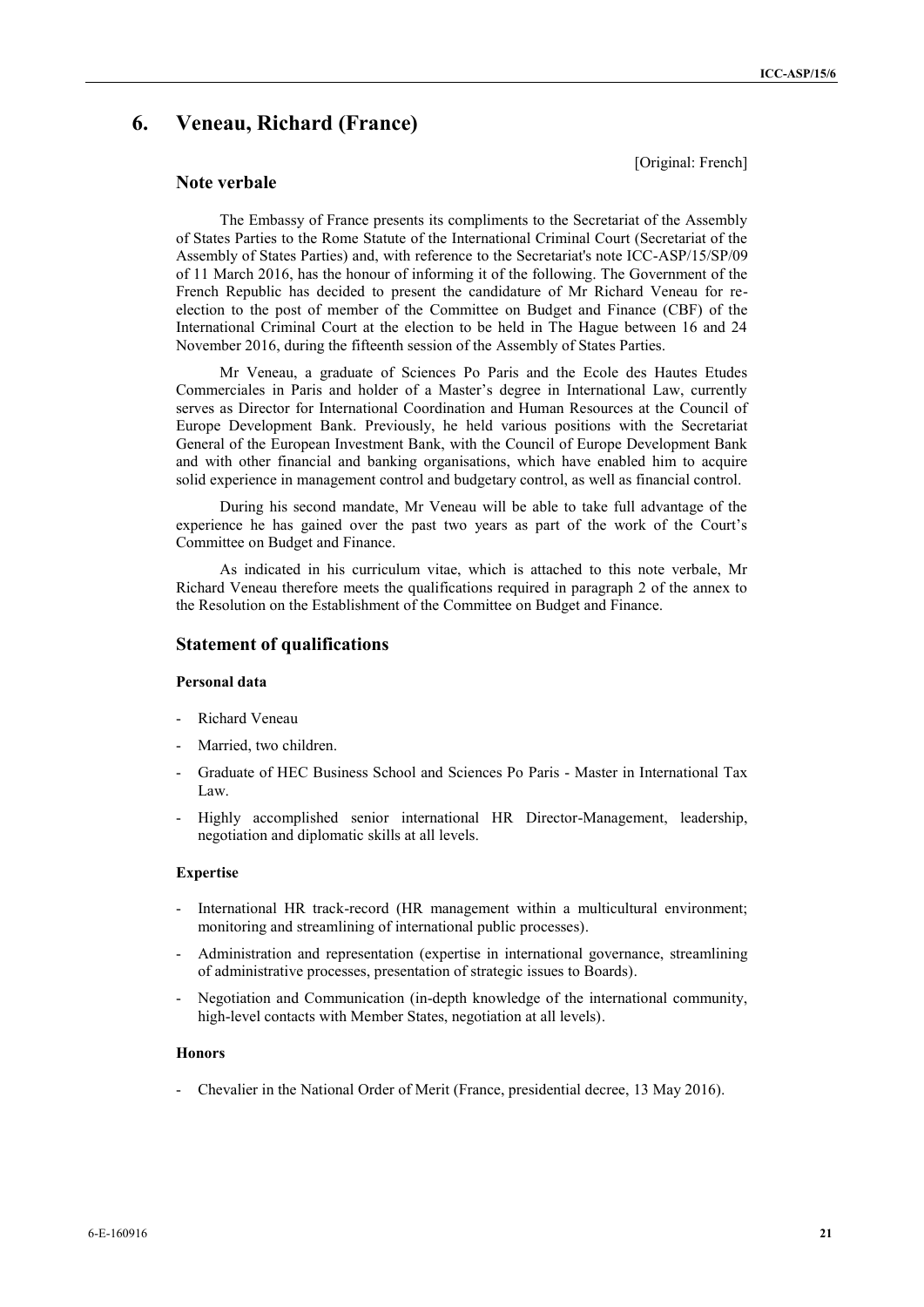### **Languages**

Native French.

Fluent English: Daily working language for the past 20 years.

Fluent German: Studies in Germany.

#### **Current responsibilities**

CEB: Council Of Europe Development Bank, Paris: Director for International Coordination and Human Resources:

- Member of the Institution's Management Committee;
- Manages human resources policy, within a multilateral environment;
- Conducts change management (staff regulation and pension scheme);
- Leads negotiation with Member States and staff representatives;
- Conducts the organization's performance policy;
- Implement the international coordination with other international institutions;
- Monitor issues related to governance, best practices and controlling bodies.

ICC: International Criminal Court, Den Haag: Vice-Chair of the Committee for Budget and Finances

- Elected member of a Committee in charge of validating the ICC budget;
- Expertise on the Court's administration, governance and on -going reorganization process.

#### **Professional experience**

EIB - European Investment Bank (Luxembourg): Principal Advisor to the Secretariat General (2013-2014):

- Advised the Secretary General on process management and governance challenges:
	- o Organizational change management;
	- o Strategic vision and legal monitoring on corporate issues (namely Bank's external projection).
- Coordinated with other Directorates General.

CEB - Council of Europe Development Bank: Director for HR and Communication, then for General Administration (2001-2012):

- Directed all administrative resources of the Bank:
	- o Managed human resources' policy and operations;
	- o Rationalized administrative processes (flexibility of the remuneration system, streamlining of the pension scheme).
- Supervised and managed the Bank's budget as well as the controlling department:
	-
	- o Provided the board with relevant information for decision making;<br>
	o Improved monitoring tools and methods (developed results-based budgeting).
- Recommended and implemented the Bank's institutional HR strategy (namely contributed to the institution's Code of Conduct and of an independent Compliance Office) in a multicultural environment.
- In charge of corporate representation and institutional communication.

Head of the Governor's Office (1996-2001):

- Managed diplomatic contacts with national authorities and operational relations with other international institutions.
- Coordinated the Banks's strategic orientations (recommended a capital increase and managed the subscription process, authored the medium-term Development Plan, etc.).
- Negotiated with Member States on all issues pertaining to the Bank's strategy (particularly in matters of development in transition countries).
- Supervised production of all official documents (Annual Report, Memorandums for the Administrative Council, etc.) and coordinated internal management meetings.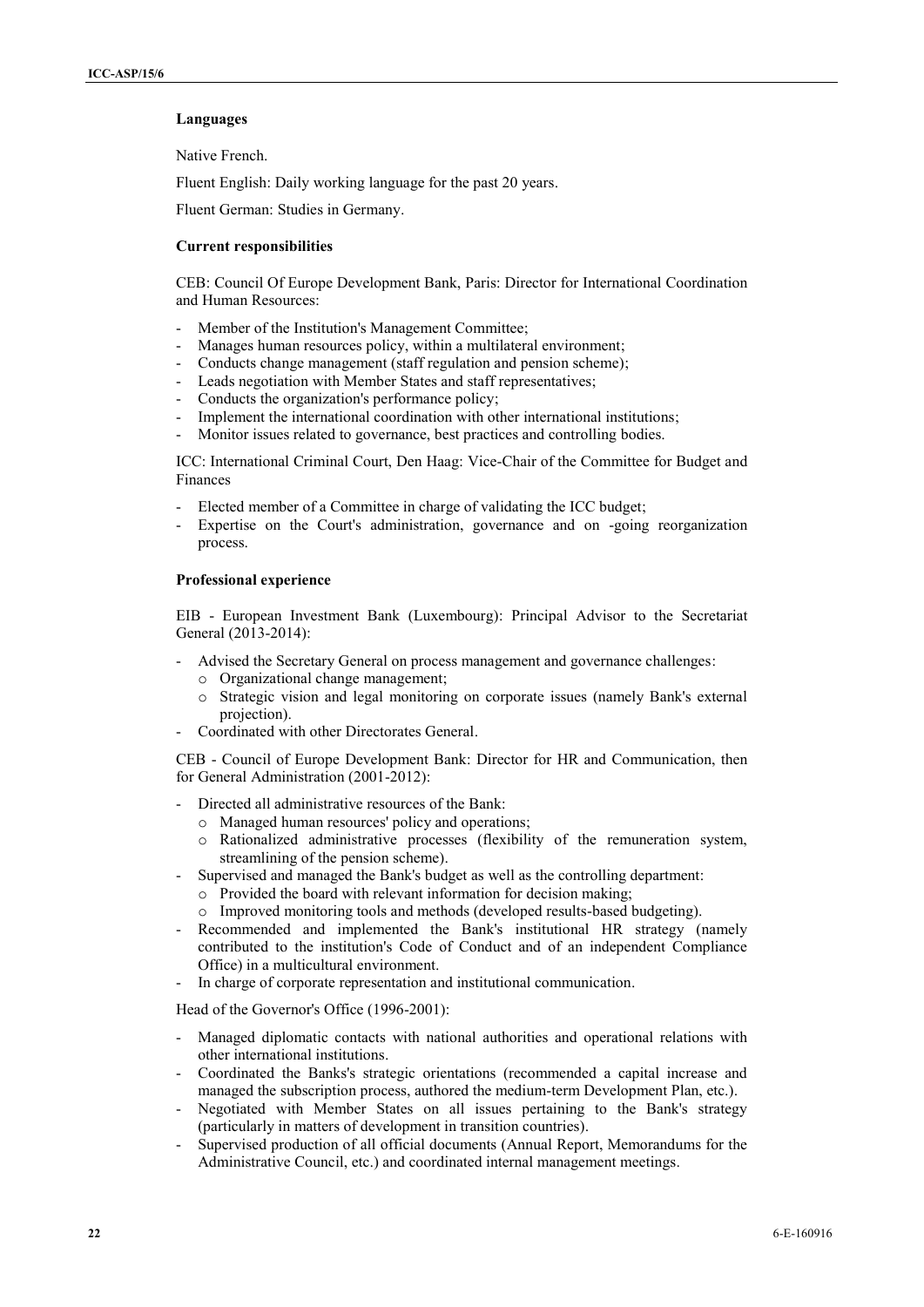Société Générale Group - Inspection Department: Inspector (1994 - 1996):

- Internal auditor and strategy advisor (analysed policies conducted by the Group's branches and subsidiaries; identified and recommended areas of improvement).

## **Education/qualifications**

- Sciences Po Paris (1992 -1994): Graduate in Public Administration.
- Faculte Jean Monnet Universite Paris XI (1990 1992) : Master in International Law.
- HEC, Ecole Des Hautes Etudes Commerciales (1989 -1992) : Graduate in Business Management (with honors).

### **Personal interests**

### *Literature / theater*

- June 2012 Publication of a book on Euro-Mediterranean Issues (Editions Nouveau Monde).
- July 2008 Theater play (Passager) Avignon Festival.
- July 2002 Theater play (La Foi du Charbonnier) creation during the Velay Theater Festival.
- February 199.5 Co-author of a Dictionary on International Issues (Editions de l 'Atelier).

### *Sports*

- Skiing, Cross country skiing (Vanoise, Meije, etc.).
- Trekking (Reunion Island, Laddakh, Mount Toubkhal, Corsica, etc.).

### *Community work*

- Member of the International Financial Institutions' HR Directors Network.
- Member of AHRMIO (Association for HR Management in International Organizations).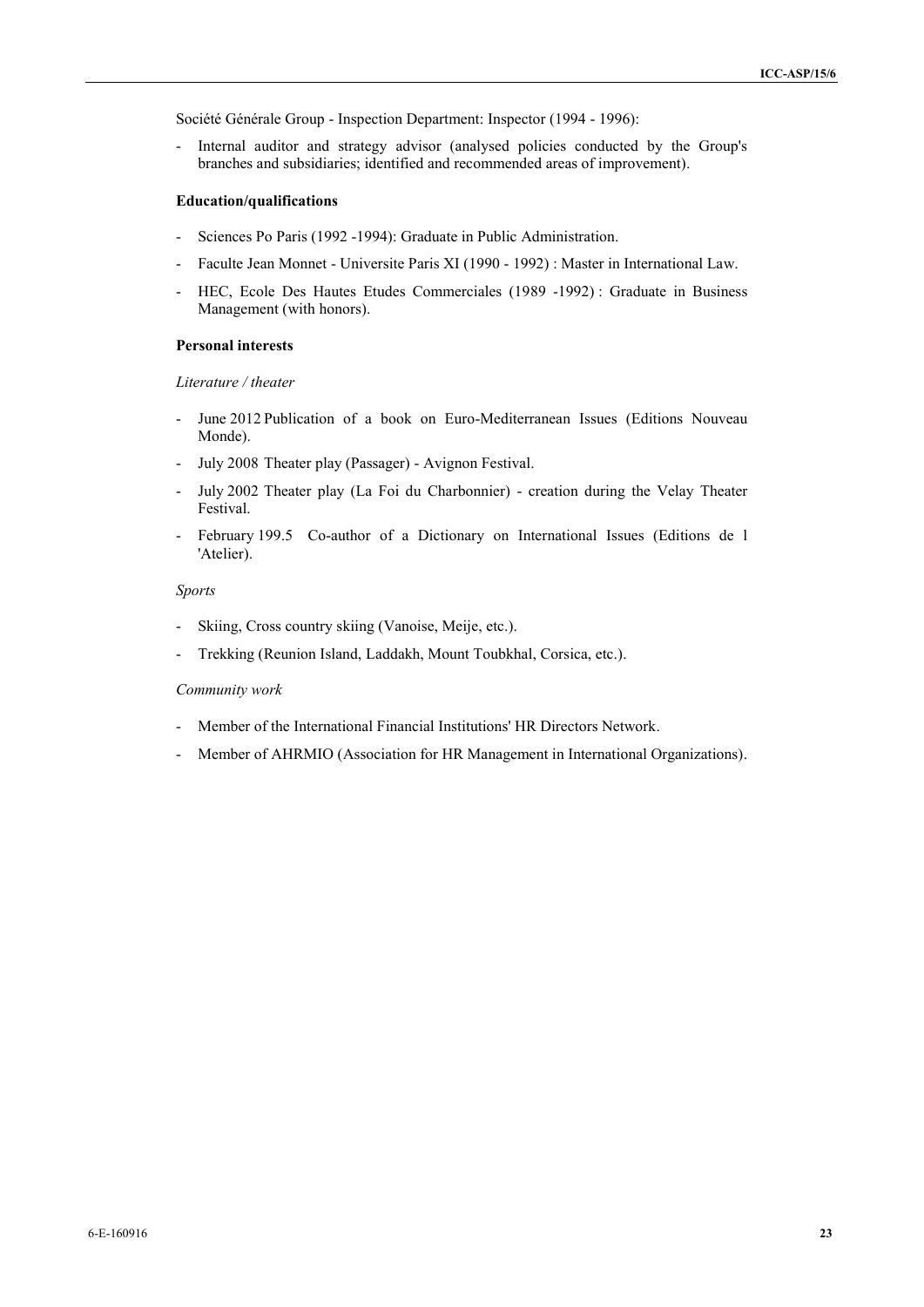# **7. Warren, Helen (United Kingdom of Great Britain and Northern Ireland)**

[Original: English]

## **Note verbale**

Her Britannic Majesty's Embassy presents its compliments to the Secretariat of the Assembly of States Parties (ASP) and with reference to the Secretariat's note ASP/15/SP/09 of 11 March 2016 has the honour to present the candidature of Ms Helen Warren for re-election to the ASP's Committee on Budget and Finance at the election to be held at the ASP in The Hague between 16 and 24 November 2016.

A curriculum vitae providing details of Ms Warren's qualifications and proof of relevant experience is attached.

The United Kingdom makes this commendation as Ms Warren is an expert of recognised standing with experience in financial and budgetary matters at the international level. Ms Warren has extensive, relevant experience across a range of UK Government departments. For example, as a senior official in Her Majesty's Treasury (the UK Finance Ministry), Ms Warren played a leading role managing the Treasury's financial affairs for the London 2012 Olympics, as well as the logistical arrangements for the United Kingdom's presidency of the Group of Seven international forum. At the Department for Work and Pensions, she managed her own delivery project and also worked to assess risk and managed inputs to the Government wide budgetary process. She has already used this experience during her first term on the Committee of Budget and Finance to support scrutiny of the budget and contribute to the Court's review of budgetary processes.

## **Statement of qualifications**

#### **Personal data**

Helen Louise Warren

#### **Working experience**

| July $2015$ – present  | Project Manager, Department for Work and Pensions:                                                                                                                                                                                                                                                                                                                                                                                                                                                                                                                              |
|------------------------|---------------------------------------------------------------------------------------------------------------------------------------------------------------------------------------------------------------------------------------------------------------------------------------------------------------------------------------------------------------------------------------------------------------------------------------------------------------------------------------------------------------------------------------------------------------------------------|
|                        | Managing a delivery project which planned, built and staffed<br>two assessment centres in different locations to interview<br>claimants seeking disability benefit. The national activity is<br>undertaken via an external contract but the project allows the<br>Department to assess value for money in contracts and provides<br>the ability to test and trail any administrative or policy changes<br>without disrupting agreed contracting arrangements. The<br>project has a budget of around £7m. Both centres are now open<br>and functioning on time and under budget. |
| April 2015 - July 2015 | Head of Fiscal Events Team, Department for Work and<br>Pensions:                                                                                                                                                                                                                                                                                                                                                                                                                                                                                                                |
|                        | the Planning and Performance Management<br>Within<br>Directorate, leading the team managing DWP input into the<br>Government wide budgetary process run by HM Treasury to<br>establish annual expenditure. Management of one event post-<br>election of a majority Government which sought to reduce the<br>welfare spend by billions of pounds as part of the austerity                                                                                                                                                                                                        |

agenda. The process was quick with high level of security around it and required a high level of assurance by the independent Office of Budget Responsibility (OBR) of the integrity of the measures and their collective impact. The team led all processes to share and discuss proposals across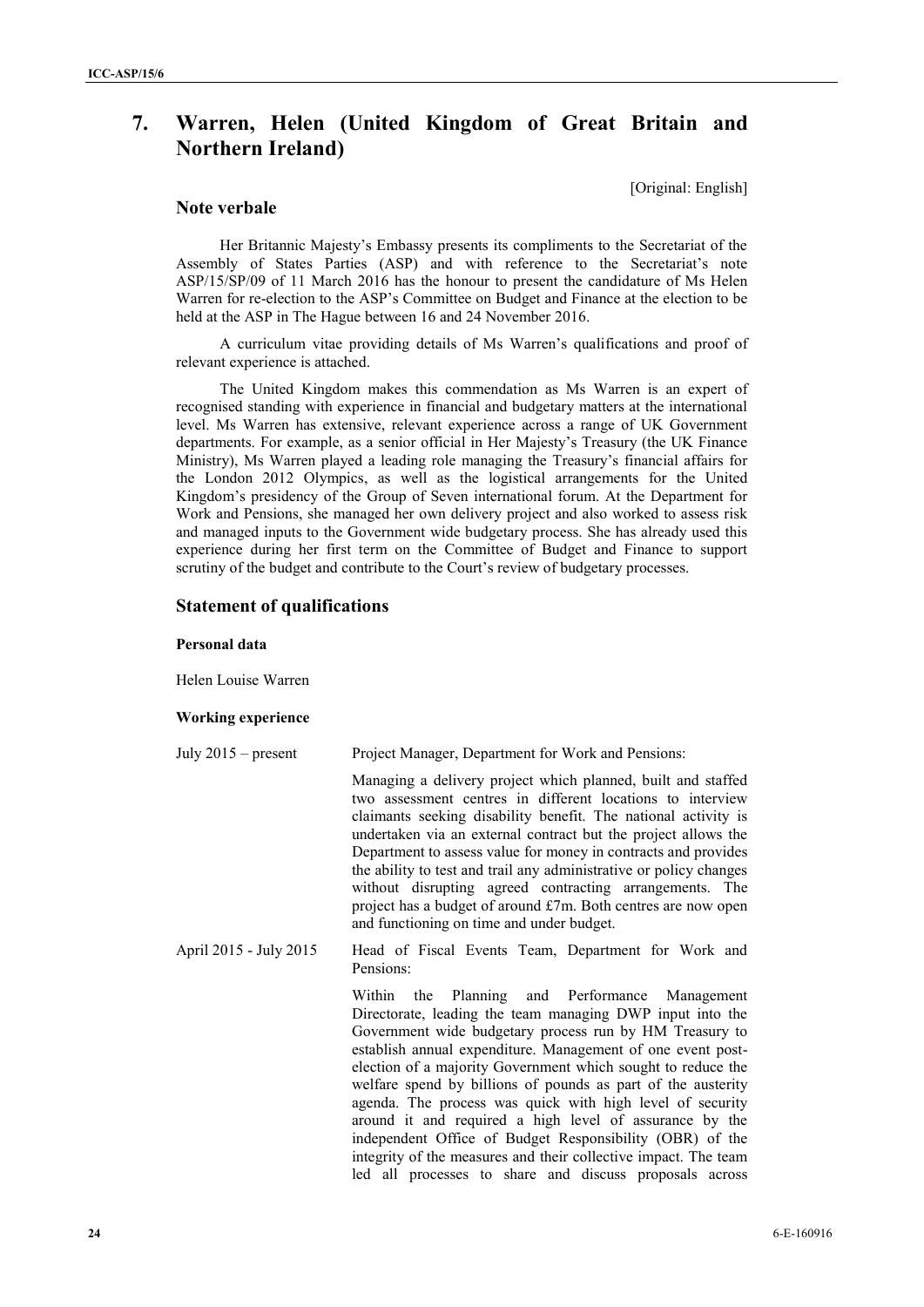Departments, managed the overall scorecard of contributions which was eventually published and liaison with the OBR.

Sept 2013 – March 2014 Department for Work and Pensions - Economic Adviser - Risk Management:

> Working in the Planning and Performance Management Directorate investigating the DWP risk landscape and observing how risk was identified, monitored and reported. Provided constructive challenge and support to internal proposals and processes and effectively engaged with external colleagues, including HMT, Cabinet Office and No.10 on related matters concerning Universal Credit, specifically assisting with clearance of the reset Business case and Fiscal Event measures liaison and associated engagement with the Office of Budget Responsibility (OBR). Studying for Certificate in Public Finance and Administration (CIPFA) qualification.

Oct 2012 – Sept 2013 Head of G7 Presidency logistics, HM Treasury (UK Finance Ministry):

> Project lead for all logistical aspects of the 2013 UK Presidency of the Group of Seven (G7) international forum. Managed the budget of £1m ensuring accountability and suitable governance arrangements followed for HM Treasury and the Bank of England as budget holders. As well as organising and supporting conference calls at Ministerial and Deputy level also planning and delivering a set piece meeting hosted by the Chancellor (Minister of Finance) and Governor of the Bank of England for Finance Ministers and Central Bank Governors and heads of a number of international financial institutions.

June 2010 – Oct 2012 Head of Olympic & Sport Spending, HM Treasury (UK Finance Ministry):

> Internal lead for the £9.3bn Olympic and Paralympic Games budget and around £200m Government spend on sports policy. Understanding the resources needed in the context of the current landscape and advising HMT ministers on all aspects of spend in these areas and implications of changes to budgets. Ensuring and monitoring effective spending control, appropriate risk management and value for money and efficiency for the tax-payer. Provide constructive challenge, where necessary, to collectively deliver desired outcomes.

Feb 2009 – June 2010 Economic Adviser, Social Fund Team, UK Department for Work & Pensions:

> Accountable for various elements of the Social Fund, including improving delivery of Community Care Grants, worth £139m in 2010.

June 2008 – Jan 2009 Economic Adviser, Long Term Benefit Strategy Division, UK Department for Work & Pensions:

> Secretariat to governance structure for 2009 reform of the welfare agenda. Role included management of Directors group, co-chair of official steering group and member of project management office.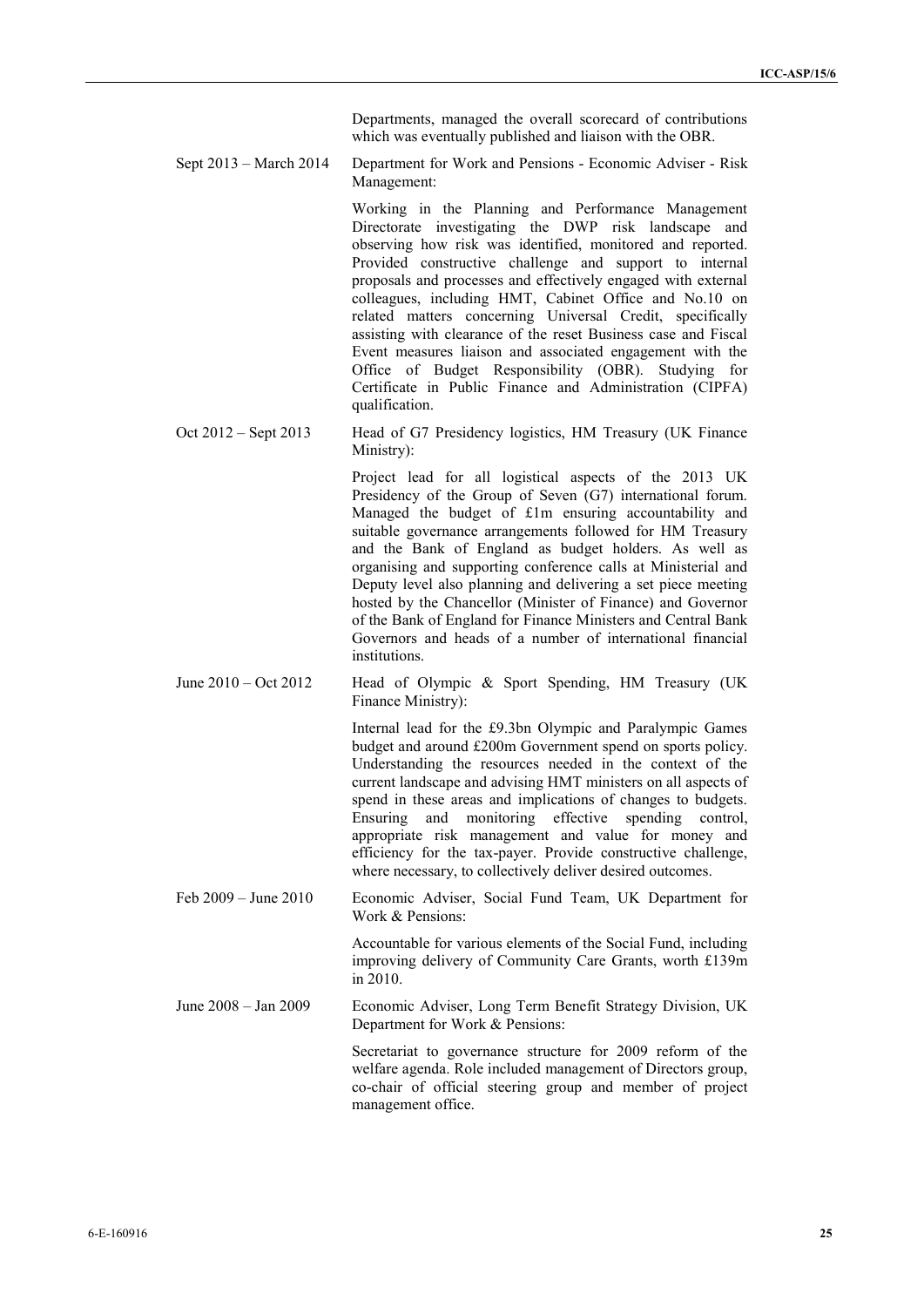| March $2006 -$ June $2008$    | Private Secretary to the Secretary of State, UK Department for<br>Work & Pensions:                                                                                                                      |
|-------------------------------|---------------------------------------------------------------------------------------------------------------------------------------------------------------------------------------------------------|
|                               | Supported Secretary of State on all children, poverty and<br>international matters.                                                                                                                     |
| Sept 2005 – March 2006        | Economic Adviser, EU & International Labour Market<br>Division, Department for Work & Pensions:                                                                                                         |
|                               | Analyst on all aspects of non UK labour markets. Managed<br>evidence base for status of the UK labour market compared to<br>other countries. UK representative of EU Employment<br>Committee sub-group. |
| July $2004 -$ Sept $2005$     | Economic Advisor, Private Pensions Analysis Directorate, UK<br>Department for Work & Pensions:                                                                                                          |
|                               | Provided analytical research, policy papers and secretariat<br>support to the X-Gov group on Annuities.                                                                                                 |
| <b>Education and skills</b>   |                                                                                                                                                                                                         |
| Oct $1999 - \text{Jun } 2003$ | University of Bath, UK: 2:1 (BSc Hons) Economics with<br>Industrial Placement.                                                                                                                          |
| 2009                          | Prince II Foundation and Practitioner.                                                                                                                                                                  |
| 2008 onwards                  | Government Economic Service Graduate Assessor.                                                                                                                                                          |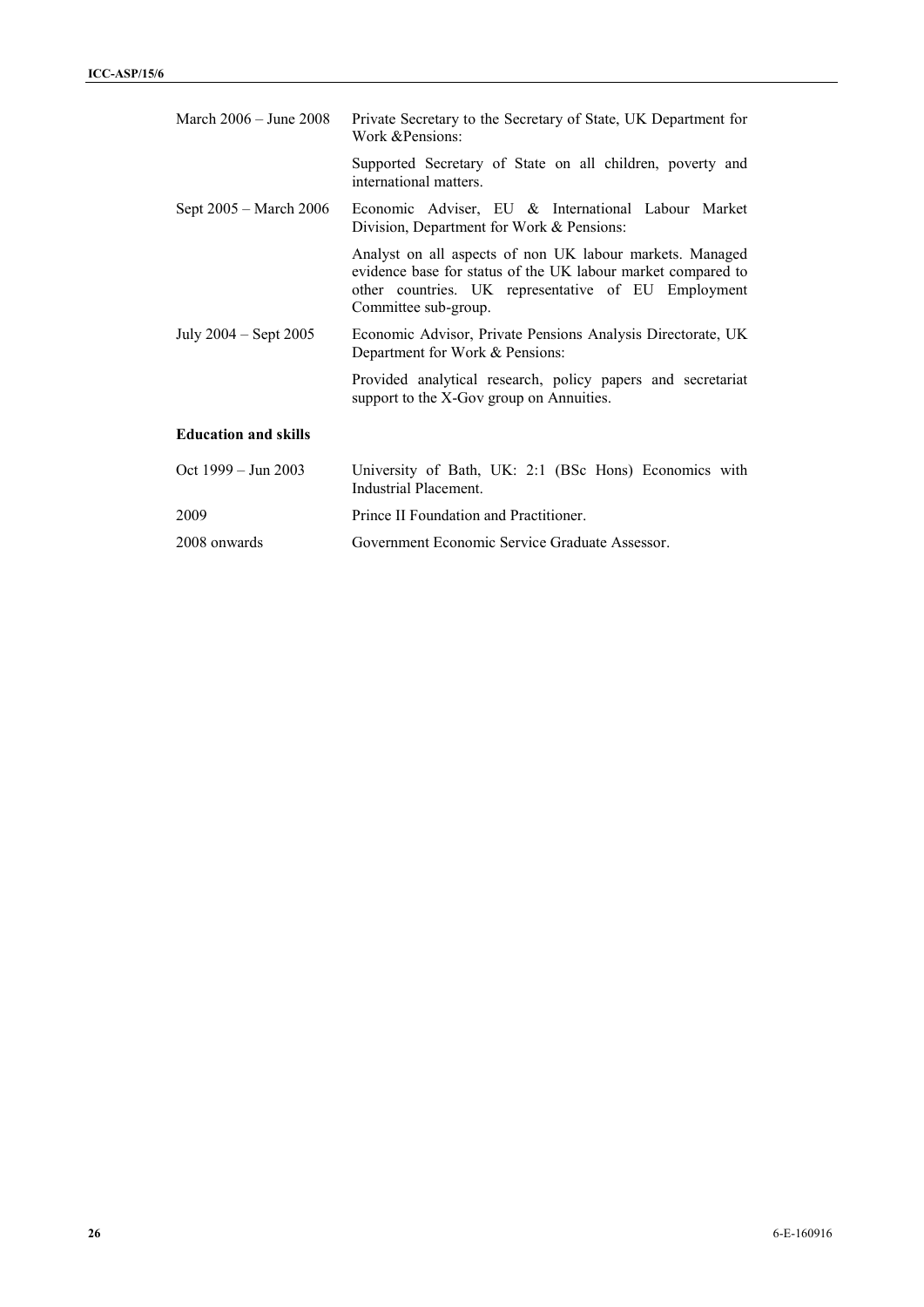[Original: French]

# **8. Zoundi, François Marie Didier (Burkina Faso)**

## **Note verbale**

The Embassy of Burkina Faso in the Kingdom of the Netherlands presents its compliments to the Secretariat of the International Criminal Court in The Hague and has the honour to inform the latter of the decision of the Government of Burkina Faso to put forward Mr. François Marie Didier Zoundi, former Deputy Minister in Charge of Budget, as a candidate for election to the Committee on Budget and Finance of the International Criminal Court on the occasion of the forthcoming elections scheduled to be held during the Assembly of States Parties to the Rome Statute.

The Embassy encloses herewith, for the kind attention of the Secretariat of the International Criminal Court, the curriculum vitae of the candidate.

## **Statement of qualifications**

### **Personal data**

|                          | Surname and given name: Zoundi, François Marie Didier |
|--------------------------|-------------------------------------------------------|
| Date and Place of birth: | November 20, 1954 in Tanghin-Dassouri (Burkina Faso)  |
| Marital status:          | Married, two children                                 |

#### **Education and training**

- 1978-1980: Centre Ouest Africain de Formation et d'Etudes Bancaires (COFEB) the BCEAO banking training center in Dakar (Senegal).
- 1974-1978: University of Benin, LOME (Togo) (DEUG, License and Master of Economics).
- 1967-1974: Secondary school at College Saint Jean-Baptiste de la Salle (BEPC et BACD).
- 1961-1967: Primary school at Ecole primaire de Kologh Naba (CEP).

#### **Professional background and experience**

- March 2010 Dec. 2012: Member of government as Minister Delegate in charge of Budget (supervision of budget preparation work and monitoring its implementation, monitoring of procurement process).
- Sept. 2002 March 2010: Permanent Secretary in charge of the monitoring of financial policies and programs with the Ministry of Economy and Finance. This function covers : design and monitoring of public finance reforms, , coordinating the elaboration of medium term expenditure framework for budget preparation. coordination of negotiating and the implementation of programs with the IMF and budgetary support programs with financial and technical partners throughout a joint monitoring framework approved by the government and nine partners (African Development Bank, World Bank, European Union, Germany, Denmark, France, Netherlands, Sweden, Switzerland).
- July 2001 Sept. 2002: Executive Secretary to the Technical Secretariat for the coordination of economic and social development programs (STC-PDES), Ministry of Economy and Finance. Duties covers among others coordination of design and monitoring of the implementation of programs with IMF, fiscal reforms and more generally, sector policies in the context of monitoring the implementation of the national Poverty Reduction Strategic Paper (PRSP), coordination of the establishment of medium term expenditure framework for budget preparation.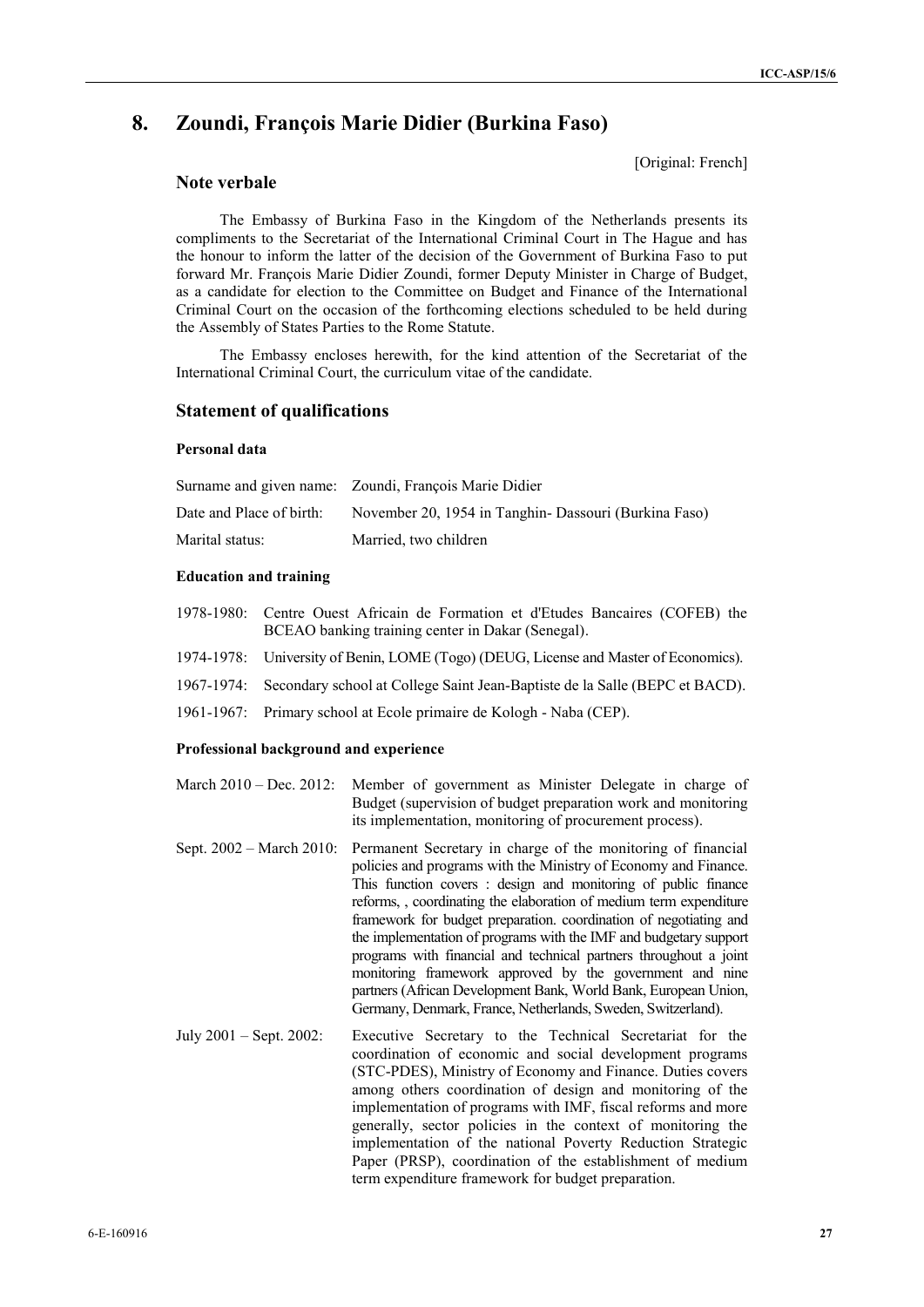July 2001- Sept. 2002: Technical Adviser to the Ministry of Economy and Finance.

March 1996 - Dec. 2000: Head of Department of Economic and Financial Affairs at the Prime Ministry.

June 1980 – March 1996: Supervisory agent to the headquarter of West African state central bank (BCEAO), Dakar, Senegal, respectively at the following positions:

> Jan. 1995 - March 1996: Responsible for cash investment transactions, foreign exchange and gold Investments Department, Financial Operations Department;

> Jun 1992 - Dec. 1994: Responsible for Analysis & Synthesis section, to the Public Finance Division, Central Studies Department;

> Jul. 1988 - Dec. 1992: Responsible for the debt & external funding section, Public Finance Division, Central Studies Department;

> June 1980 - July 1988: Responsible for publications to the Division of Statistics, documentation and archives, Central Studies Department.

#### **Meetings. seminars and courses abroad and domestic**

- Washington DC.: Nov. 16-19, 2012: head of the Burkinabe delegation to the conference on neglected tropical diseases, jointly organized by the World Bank and the Bill and Melinda Gates Foundation;
- Seoul (South Korea), November 29 Dec.  $1<sup>st</sup>$ , 2011: Head of the Burkinabe delegation to the 4th High Level Forum on aid effectiveness;
- Seoul (South Korea), September 15, 2010: Head of the Burkina Faso delegation to the Economic Cooperation Forum Korea-Africa 2010 ("KOAFEC");
- Accra (Ghana), September 4 8, 2008: Head of the Burkinabe delegation to the  $3<sup>rd</sup>$ High Level Forum on aid effectiveness;
- Hanoi (Vietnam), Feb.  $6 10 2008$ : Participation in the forum on aid harmonization;
- 2006–2008: member of the OECD ad hoc working group on public financial management, established under the monitoring of the Paris Declaration on aid effectiveness;
- Cape Town (South Africa), May  $3 4$ , 2005: Participation in the forum of practitioners of general budget support;
- Paris (France), March 1–2, 2005: Participation in the 2nd High Level Forum on Aid effectiveness;
- 2004 2006: participation in the plenary sessions of the Strategic Partnership with Africa (Jan. 2004 Tunis, Johannesburg (January 2005), Accra (January 2006) and the work of the PSA think tank on budget support;
- Dakar (Senegal), June  $2 3$ , 2004: Ministerial conference on "the implications of results-based management framework of the medium-term expenditure and budget support for public finances";
- Marrakech (Morocco), Feb. 2004: Conference on Aid harmonization, organized jointly by the ADB Group and the World Bank;
- Dakar (Senegal), April 3-21, 2000: seminar on the award of supply contracts and equipment, jointly organized by the World Bank, ILO and CESAG;
- Ouagadougou (Burkina Faso), Jan. 2000: seminar on OHADA Treaty and the Uniform Acts, organized by the Prime Minister's office;
- Ouagadougou (Burkina Faso), Aug. 9-13 1999: Workshop on SYSCOA (the procedures manual: challenges and developed practical methods "organized by PANAUDIT- Burkina);
- Ouagadougou (Burkina Faso), June 7-18, 1999: Seminar on SYSCOA: Theory and Practice, organized by the Coordination of Administration Program Support (PAA) with the support of MINOUNGOU and Burkina PANAUDIT firms;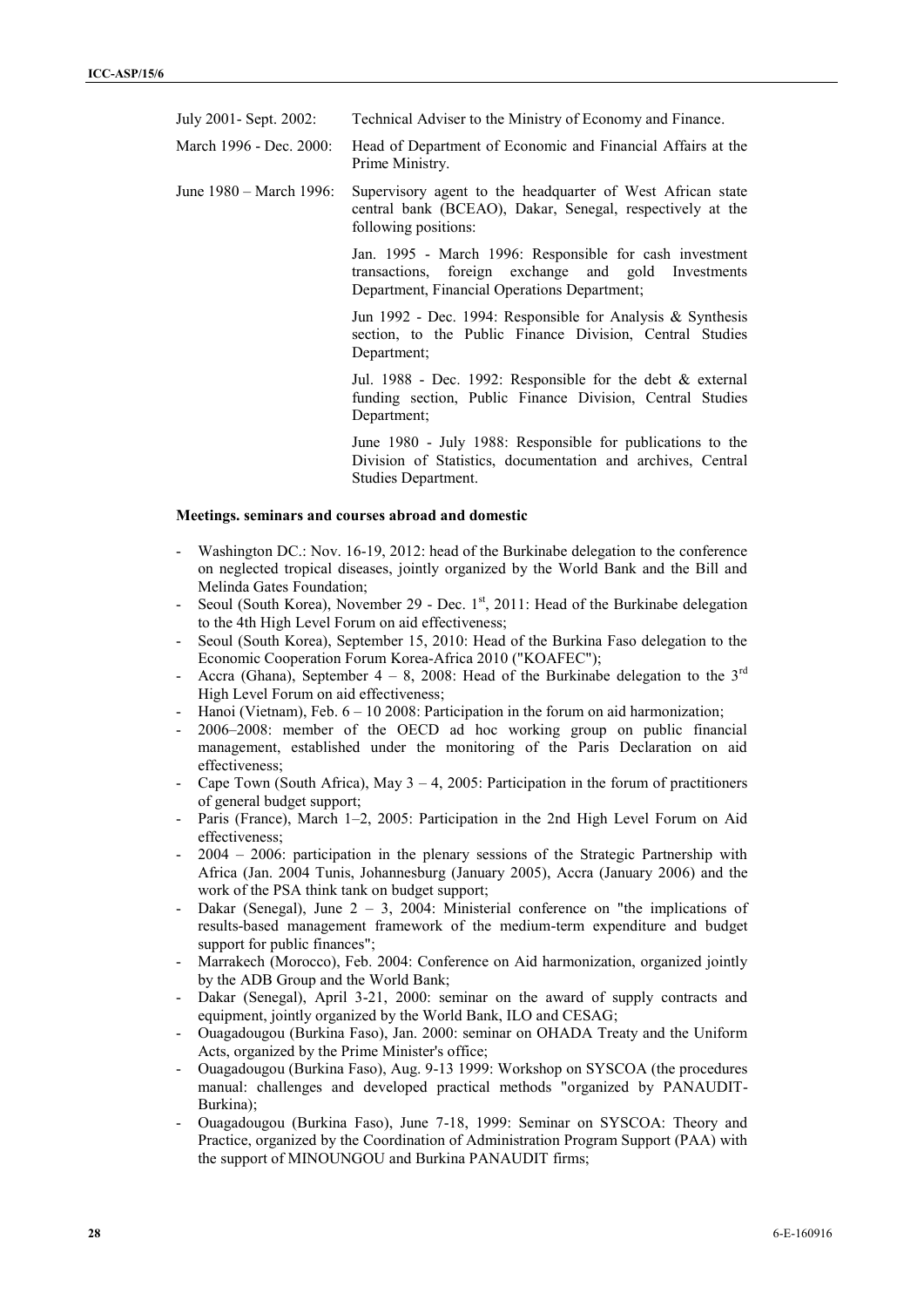- Washington DC, March 13-18, 1999: Participation in the Partnership Conference USA / Africa from the perspective of the 21st century;
- Washington DC, Oct. 17-25, 1997: seminar on legal aspects of privatization, organized by the International Law Institute (ILI) in Washington, jointly with Georgetown University;
- Singapore, May 19-23, 1997: seminar on the organization and functions of an investment promotion agency, with the Singapore Development Board (SDB);
- Washington DC, Jan 25 –Feb. 2, 1997: Working visit to the IMF and the World Bank for the development of Burkina's eligibility file to the HIPC initiative;
- Abidjan (Côte d'Ivoire), May 21 30, 1995: International seminar on foreign currency management, with Citibank group;
- Paris (France): Participation in the Paris Club renegotiations on the external debt of Togo (February 1995), Côte d'Ivoire (December 1991), Benin (Nov. 1991) and Burkina (June 2002);
- Dakar (Senegal), 1991: Participation in the work of establishment and implementation of fiscal surveillance indicators of the member countries of the West African Monetary Union (WAMU);
- 1990 1994: participation in various working groups established in the Franc zone: Working Groups on savings, insurance and social welfare);
- May June, 1992: participation in a joint assessment mission UNCTAD / BCEAO on debt management systems and structures in member countries of the WAMU;
- Cotonou (Benin), Feb. 1992: member of the Technical Preparatory Committee in charge of the preparation of the WAMU ministerial seminar on the coordination of national budgetary policies and harmonization of adjustment programs;
- Geneva (Suisse), Sept. 1991: seminar to introduce the 4th version of UNCAD Debt Management and Analysis System (SYGADE);
- Washington DC., April -June 1991: participation in Courses on Public finance statistics with IMF Institute;
- Sali Portudal (Senegal), April 1991: member of the technical committee of WAMU ministerial seminar on "economic integration of the member countries of WAMU". The conclusions have guided the work that led to the creation of (West African economic and monetary union (WAEMU) in 1994;
- Dakar (Senegal), April 1990 : Participation in the IMF Institute decentralized course on monetary and banking statistics, jointly organized with the West African banking and research centre (COFEB);
- Ouagadougou (Burkina Faso), Jan. 1990: member of the technical committee of WAMU of ministerial seminar on the coordination of national fiscal policies and the common monetary policy;
- May Jun 1986: member of the itinerary information mission from the BCEAO on the productive systems of the member countries of the WAMU;
- Dakar (Senegal), April Jun 1985: Participation in Statistics and research tools with African Centre for Monetary Research (ACMR).

## **Others**

- 2010-2012: Chairman of the Steering Committee for the Burkina Faso program budget implementation;
- 2010 2011: Chairman of the Council of ministers of the Liptako Gourma Integrated Development Authority (ALG) gathering Burkina Faso, Mali and Niger;
- Representative of Burkina Faso at the Council of ministers of the African Guarantee Fund of Conseil de l'Entente gathering Benin, Burkina Faso, Cote d'Ivoire, Niger and Togo;
- 2008 2012 : Chairman of the Fiscal Policy Committee: development of tax policy reform project adopted in October 2008, follow up of its implementation and proposal of measures in line with the dynamics of public finance and national economy reforms;
- May July 2009: Chairman of the Inter-ministerial reflection board on cotton sector problems, in charge of the development of a situational report on this sector and the drawing up of recommendations and action plan proposals for the carry out of reforms towards the restructuring of the sector;